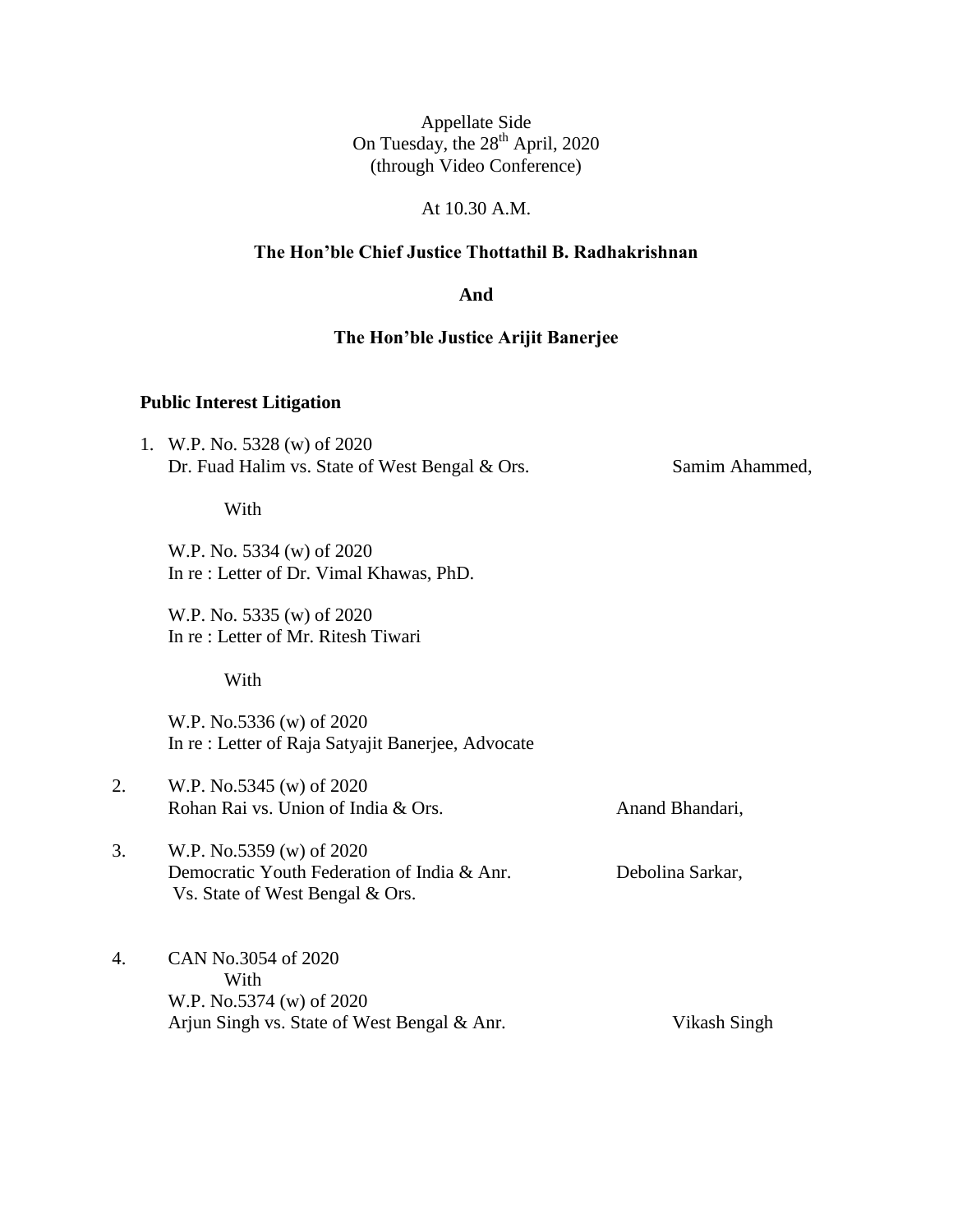- 5. CAN No.3053 of 2020 With W.P. No.5376 (w) of 2020 Nabendu Kumar Bandopadhyay vs. Arijit Bakshi, Govt. of West Bengal & Anr.
- 6. W.P. No.5377 (w) of 2020 Ambooj Sharma vs. State of West Bengal & Ors. Debolina Sarkar,
- 7. W.P. No.5378 (w) of 2020 Pratyush Patwari vs. State of West Bengal & Anr.

(According to convenience of Their Lordships)

## **The Hon'ble Chief Justice Thottathil B. Radhakrishnan**

**And**

### **The Hon'ble Justice Tirthankar Ghosh**

## **For Correction**

CRAN No. 1664 of 2020 In CRM No.3050 of 2020 Rahul Kumar Das vs. State of West Bengal Jeenia Rudra,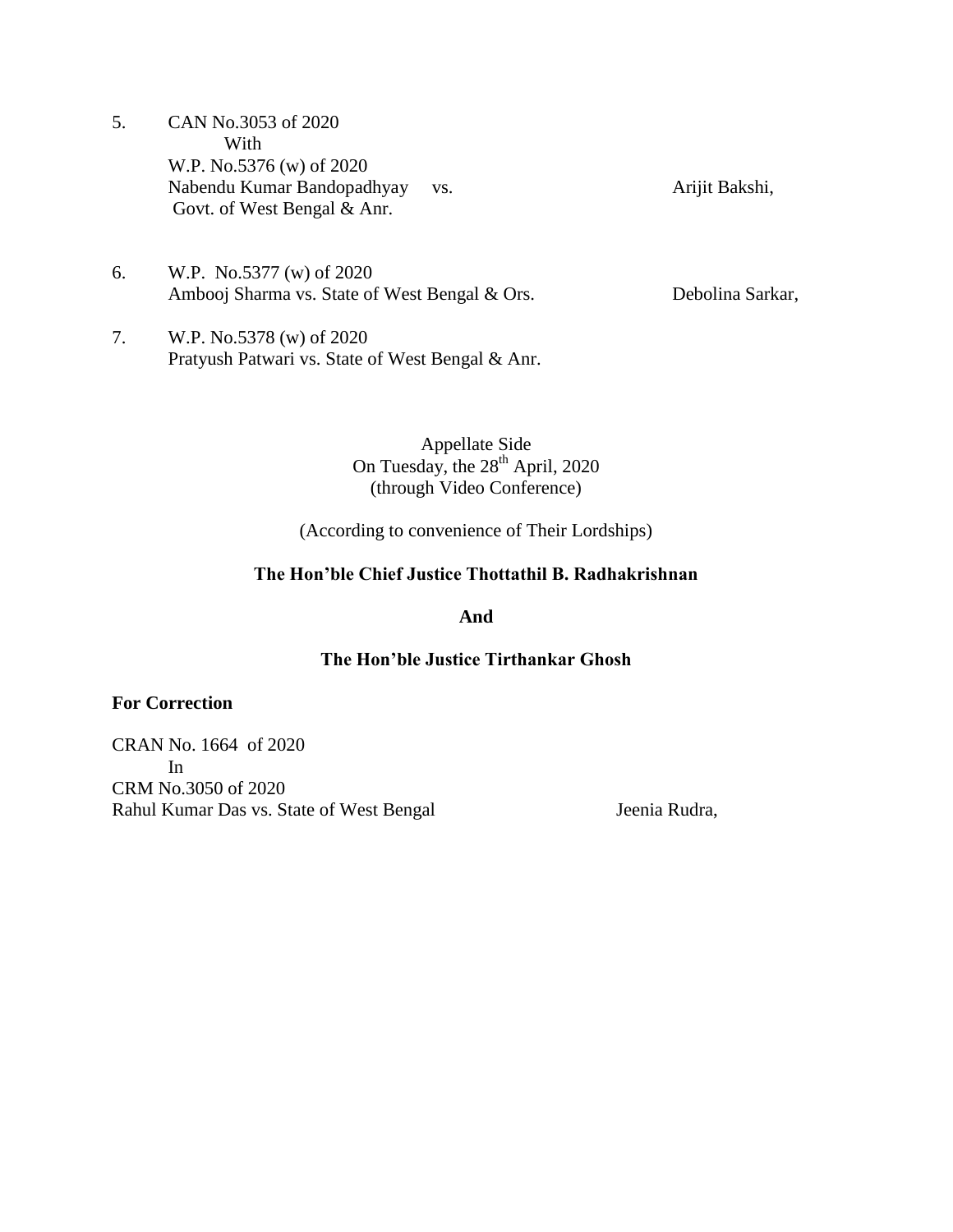#### **The Hon'ble Justice Sanjib Banerjee**

#### **And**

#### **The Hon'ble Justice Bibek Chaudhuri**

#### **Application :**

- 1. G.A. No.805 of 2020 with G.A. No.806 of 2020 with G.A. No.807 of 2020 with G.A. No.808 of 2020 with APO No.67 of 2020 Jasper Motors Pvt. Ltd. & Anr. Vs. Basantee Ecodrive Pvt. Ltd. & Ors.
- 2. G.A. No.804 of 2020 with APO No.91 of 2019 Shyam Steel Industries Ltd. Vs. Shyam Sel and Power Ltd. & Anr.

Appellate Side On Tuesday, the  $28<sup>th</sup>$  April, 2020 (through Video Conference)

#### At 10.30 A.M.

#### **The Hon'ble Justice Sanjib Banerjee**

**And**

#### **The Hon'ble Justice Bibek Chaudhuri**

APPLICATION FOR BAIL

--------------------

1. CRM 3273/2020 SANAWAR ALI Vs ARKA CHAKRABORTY STATE OF WEST BENGAL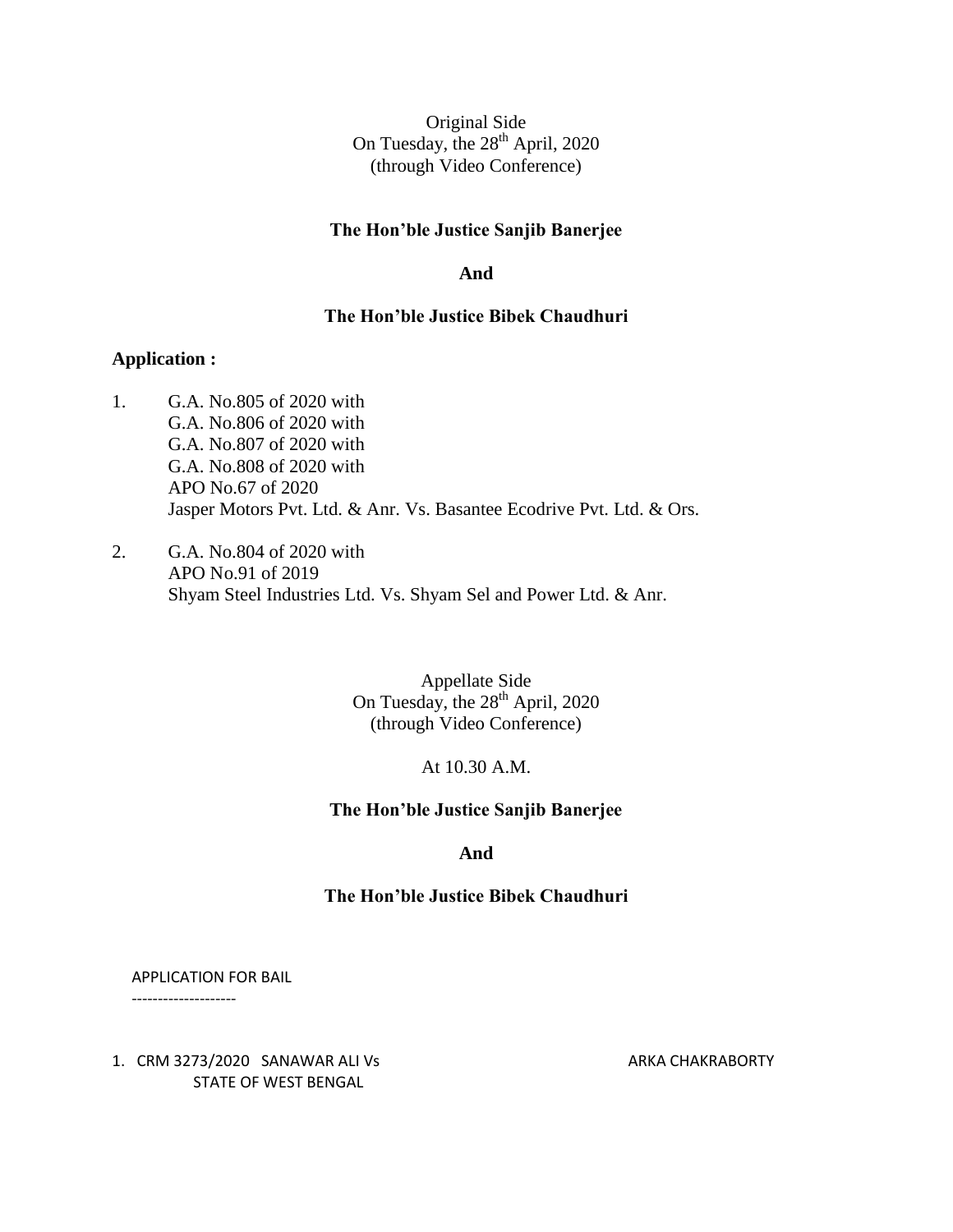| 2. CRM 3249/2020 KARUNAMOY DAS Vs<br><b>STATE OF WEST BENGAL</b>                                               | ARINDAM ROY                     |
|----------------------------------------------------------------------------------------------------------------|---------------------------------|
| 3. CRM 3215/2020 RABI PRASAD @ RABI PRASAD GUPTA Vs SUJOY CHAKRABORTY<br>CRAN 1594/2020 STATE OF WEST BENGAL   |                                 |
| 4. CRM 3251/2020 LAXMI SAHANI Vs<br><b>STATE OF WEST BENGAL</b>                                                | ARINDAM ROY                     |
| 5. CRM 2978/2020 BIPLAB BASAK Vs<br><b>STATE OF WEST BENGAL</b>                                                | <b>BHASKAR ROY</b>              |
| 6. CRM 3125/2020 SADDAM HOSSAIN @ INSAN Vs<br><b>STATE OF WEST BENGAL</b>                                      | <b>BHASKAR ROY</b>              |
| 7. CRM 3026/2020 JEWANNA PHILIPS @ JOANNA MARIA PHILLIPS Vs SATADRU LAHIRI<br>CRAN 1427/2020 UNION OF INDIA    |                                 |
| 8. CRM 3019/2020 ISBAIL @ ISBAI SK. & ANR Vs<br><b>STATE OF WEST BENGAL</b>                                    | <b>MOZHAR HOSSAIN CHOWDHURY</b> |
| 9. CRM 1513/2020 RABIUL ISLAM @ CHOTTEE @ CHOTTU @ CHATTU Vs SOUVIK DAS<br>CRAN 1442/2020 STATE OF WEST BENGAL |                                 |
| 10. CRM 2996/2020 HABLU BAG @ BHATUK Vs<br><b>STATE OF WEST BENGAL</b>                                         | SOUMYOJIT DAS MAHAPATRA         |
| 11. CRM 3054/2020 RAJESH ROY Vs<br>CRAN 1448/2020 STATE OF WEST BENGAL                                         | <b>JOHAIB RAUF</b>              |
| 12. CRM 3083/2020 JINNAL ALI @ JINNAT SK Vs<br>CRAN 1475/2020 STATE OF WEST BENGAL                             | ROBIUL ISLAM                    |
| 13. CRM 3052/2020 RAHUL SINGH Vs<br>CRAN 1447/2020 STATE OF WEST BENGAL                                        | <b>VIKASH SINGH</b>             |
| 14. CRM 3356/2020 JAHIDUR ISLAM@JAHEDUR & ANR Vs<br><b>STATE OF WEST BENGAL</b>                                | <b>JEENIA RUDRA</b>             |
| 15. CRM 3378/2020 AMIRUL SK@ALIP SK Vs<br><b>STATE OF WEST BENGAL</b>                                          | <b>ARINDAM ROY</b>              |
| 16. CRM 3376/2020 AKHTER KHAN@MD JAVED @RAJU Vs<br><b>STATE OF WEST BENGAL</b>                                 | <b>MD KHAIRUL</b>               |
| 17. CRM 3374/2020 ABHIJIT ROY@BUBAI Vs<br><b>STATE OF WEST BENGAL</b>                                          | JEENIA RUDRA                    |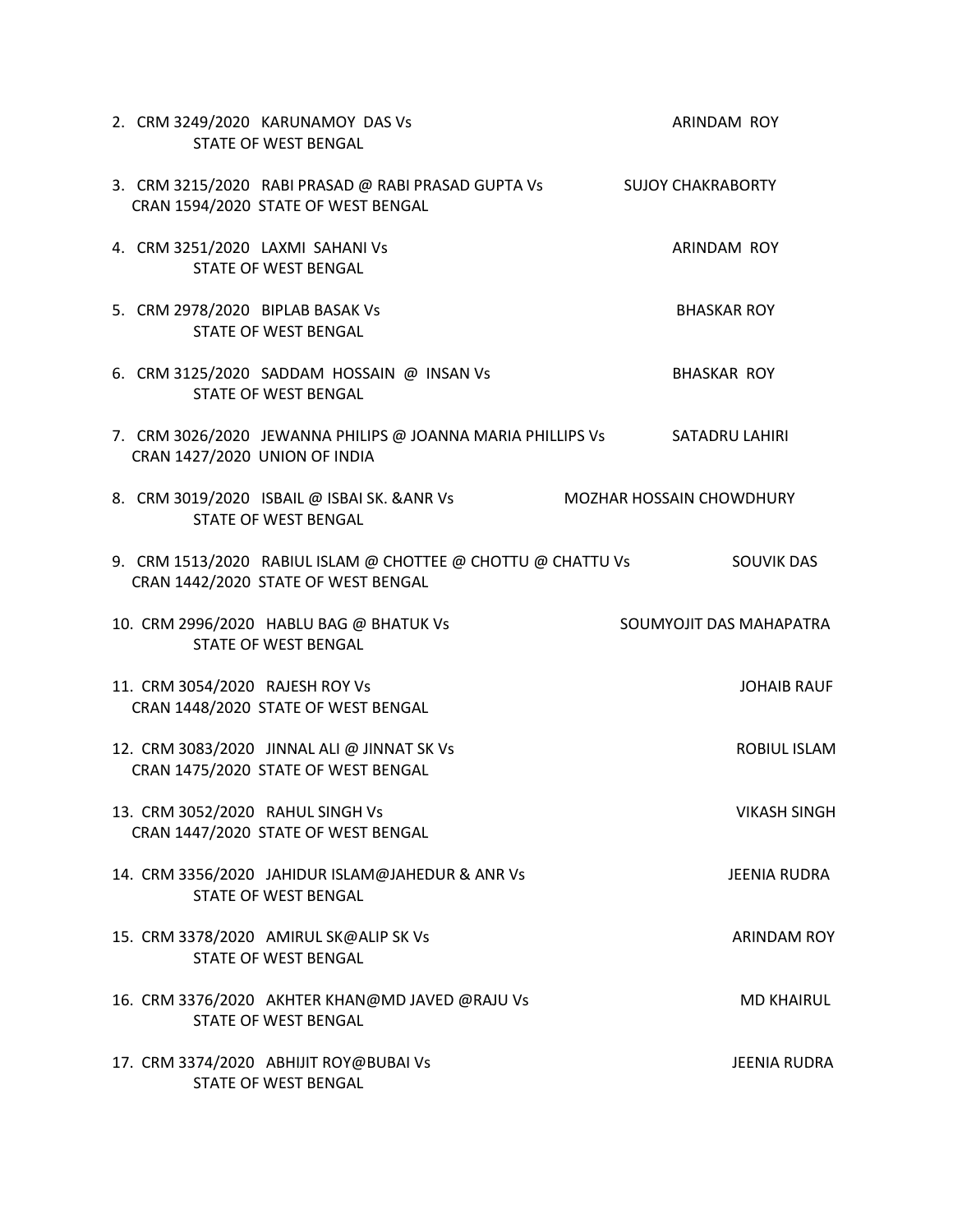| 18. CRM 3354/2020 KALPANA ROY Vs<br><b>STATE OF WEST BENGAL</b>                               | JEENIA RUDRA            |
|-----------------------------------------------------------------------------------------------|-------------------------|
| 19. CRM 3357/2020 JAMAL MONDAL & ANR Vs<br><b>STATE OF WEST BENGAL</b>                        | ARINDAM ROY             |
| 20. CRM 3362/2020 SONU SINGH & ANR Vs<br><b>STATE OF WEST BENGAL</b>                          | <b>ARKA CHAKRABORTY</b> |
| 21. CRM 3371/2020 SUPROVAT BATABAL                                                            | DEBABRATA DAS GUPTA     |
| @SUPRABHAT BATABYAL & ANR Vs STATE OF WEST BENGAL                                             |                         |
| 22. CRM 3366/2020 SUBUR SK & ANR Vs<br><b>STATE OF WEST BENGAL</b>                            | <b>ARINDAM ROY</b>      |
| 23. CRM 3212/2020 DIPRAJ @ DIPU CHHETRI Vs<br><b>STATE OF WEST BENGAL</b>                     | <b>NAVANIL DE</b>       |
| 24. CRM 3358/2020 SAMIR MAITI Vs<br><b>STATE OF WEST BENGAL</b>                               | <b>MD KHAIRUL</b>       |
| 25. CRM 3372/2020 SAMEERALAM Vs<br><b>STATE OF WEST BENGAL</b>                                | <b>MD KHAIRUL</b>       |
| 26. CRM 3382/2020 BARUN MONDAL Vs<br><b>STATE OF WEST BENGAL</b>                              | <b>ARINDAM ROY</b>      |
| 27. CRM 3388/2020 BECHU SEKH Vs<br><b>STATE OF WEST BENGAL</b>                                | MD. KHAIRUL             |
| 28. CRM 3368/2020 KHERU MONDAL & ANR Vs<br><b>STATE OF WEST BENGAL</b>                        | <b>SUBIR DEBNATH</b>    |
| 29. CRM 3377/2020 AASAN ALI SEKH @ HASAN Vs<br><b>STATE OF WEST BENGAL</b>                    | <b>ARINDAM ROY</b>      |
| 30. CRM 3222/2020 ABDUL HALIM MOLLA @ GAJLU @ GAJOL Vs<br>CRAN 1601/2020 STATE OF WEST BENGAL | DIPTANGSHU BASU         |
| 31. CRM 3268/2020 BIAJY DAS Vs<br>CRAN 1633/2020 STATE OF WEST BENGAL                         | SUSNIGDHA BHATTACHARYA  |
| 32. CRM 3297/2020 MD ISMAIL Vs<br><b>STATE OF WEST BENGAL</b>                                 | <b>MD KHAIRUL</b>       |
| 33. CRM 3312/2020 PRADIP MANDAL Vs<br><b>STATE OF WEST BENGAL</b>                             | <b>JAKIR HOSSAIN</b>    |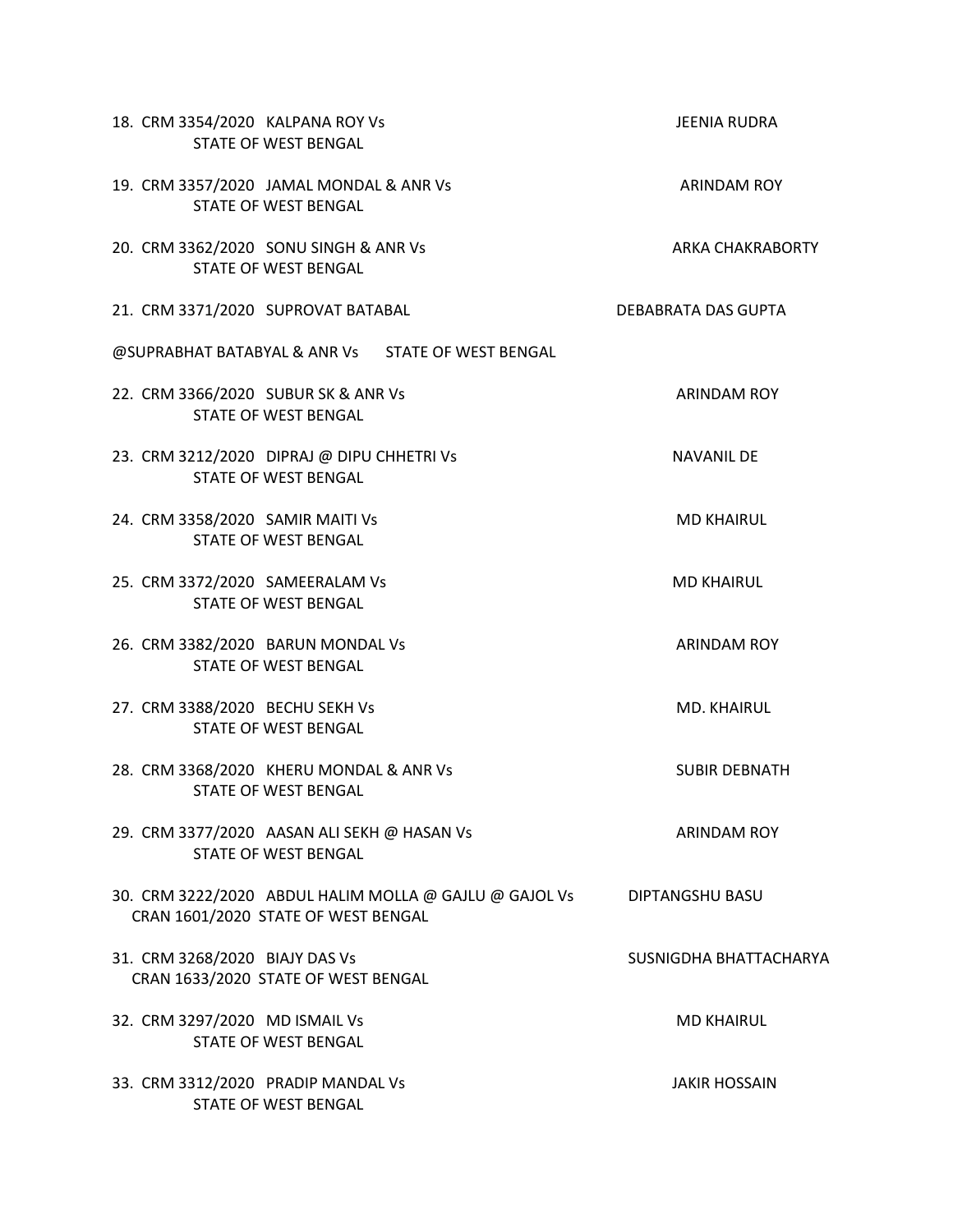| 34. CRM 3309/2020 RANJIT BARMAN Vs<br><b>STATE OF WEST BENGAL</b>                   | <b>ARINDAM ROY</b>              |
|-------------------------------------------------------------------------------------|---------------------------------|
| 35. CRM 3298/2020 MAJEDUR RAHAMAN @ PINTU SARKAR Vs<br><b>STATE OF WEST BENGAL</b>  | <b>JEENIA RUDRA</b>             |
| 36. CRM 3307/2020 NIRAJUL SK & ANR Vs<br><b>STATE OF WEST BENGAL</b>                | <b>ARINDAM ROY</b>              |
| 37. CRM 3310/2020 RAJIB MOLLA Vs<br><b>STATE OF WEST BENGAL</b>                     | MOHAMMAD KHAIRUL                |
| 38. CRM 3327/2020 SAHABUDDIN MONDAL & ORS Vs<br>CRAN 1668/2020 STATE OF WEST BENGAL | <b>AINDRILA DE</b>              |
| 39. CRM 3315/2020 SABNAM KHATOON@                                                   | <b>MD KHAIRUL</b>               |
| SABBOR KHATOON@MADHURIVS<br><b>STATE OF WEST BENGAL</b>                             |                                 |
| 40. CRM 3302/2020 MILON SK & ORS Vs<br>CRAN 1654/2020 STATE OF WEST BENGAL          | ANGSHUMAN CHAKRABORTY           |
| 41. CRM 3321/2020 RANJIT GAYEN @ BUDHO Vs<br>CRAN 1662/2020 STATE OF WEST BENGAL    | SUMITAVA CHAKRABORTY            |
| 42. CRM 3311/2020 PRAFULLA BARMAN Vs<br><b>STATE OF WEST BENGAL</b>                 | <b>DEBAJIT KUNDU</b>            |
| 43. CRM 3361/2020 MS HMINGTHANZUALI Vs<br>CRAN 1695/2020 UNION OF INDIA             | ANGSHUMAN CHAKRABORTY           |
| 44. CRM 3365/2020 SOVON NANDI@MANTU Vs<br>CRAN 1696/2020 STATE OF WEST BENGAL       | <b>LITAN MAITRA</b>             |
| 45. CRM 3406/2020 GOPAL DEY@CHUCHO GOPAL Vs<br>CRAN 1716/2020 STATE OF WEST BENGAL  | <b>MAZHAR HOSSAIN CHOWDHURY</b> |
| 46. CRM 3401/2020 DYNA SAGAR SHARMA Vs<br>CRAN 1715/2020 STATE OF WEST BENGAL       | ANGHSUMAN CHAKRABORTY           |
| 47. CRM 3355/2020 SAMSUL BISWAS @ SEMFUL BISWAS Vs<br><b>STATE OF WEST BENGAL</b>   | <b>ARINDAM ROY</b>              |
| 48. CRM 3363/2020 SK. MOINUDDIN @ SK. MAINUDDIN @ RAJ Vs<br>STATE OF WEST BENGAL    | ANAND KESHARI                   |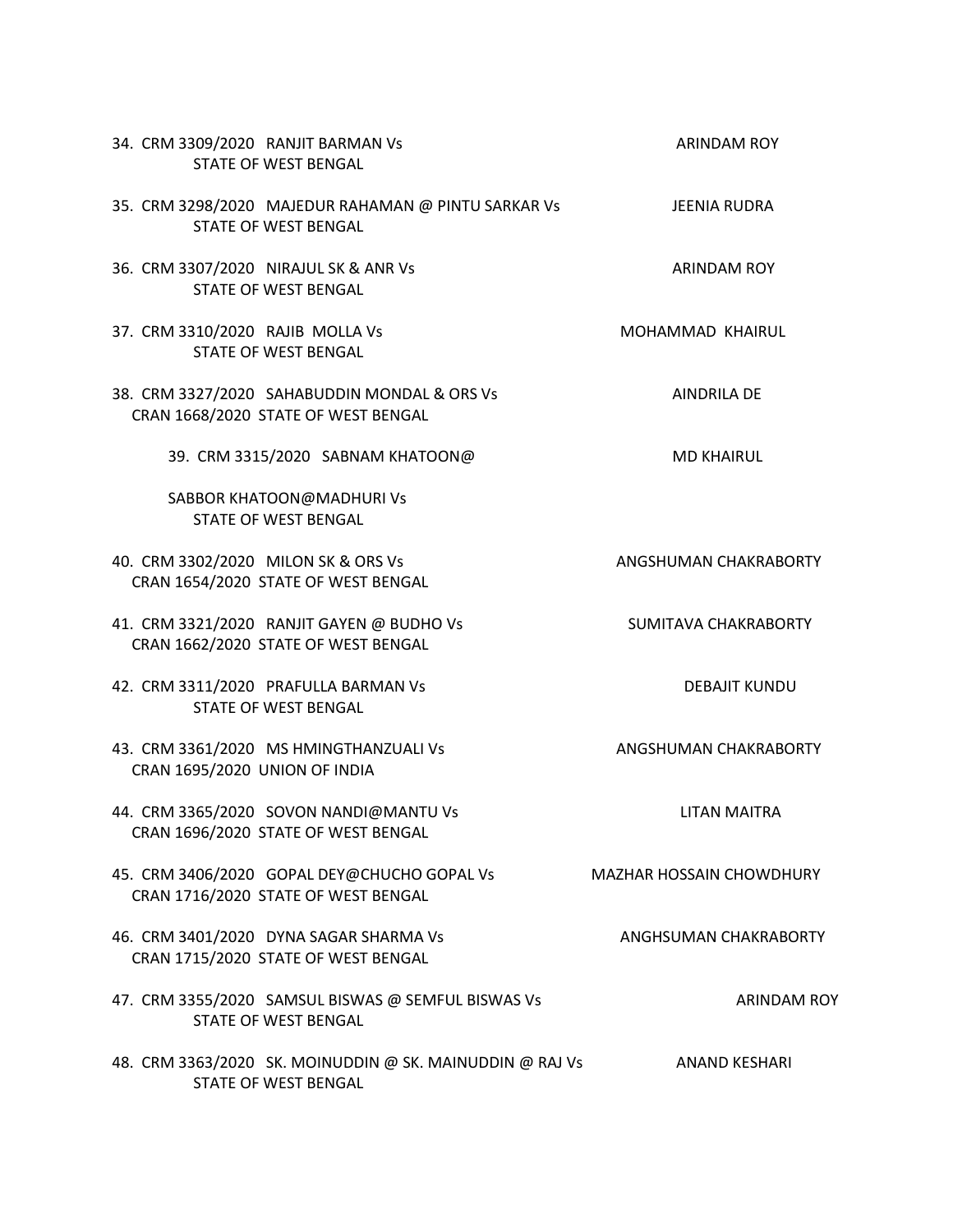| 49. CRM 3369/2020 SOAD SK. @ SOYAD ALI KHAN & ORS. Vs<br><b>STATE OF WEST BENGAL</b>                         | ARINDAM ROY           |
|--------------------------------------------------------------------------------------------------------------|-----------------------|
| 50. CRM 3381/2020 AMIT KUMAR KAMAT@AMIT KUMAR @LALA Vs KOUSTAV BAGCHI<br>CRAN 1701/2020 STATE OF WEST BENGAL |                       |
| 51. CRM 3373/2020 SANMANI BIBI Vs<br><b>STATE OF WEST BENGAL</b>                                             | <b>ARINDAM ROY</b>    |
| 52. CRM 3379/2020 ASEBBAR SK. Vs<br><b>STATE OF WEST BENGAL</b>                                              | <b>ARINDAM ROY</b>    |
| 53. CRM 3386/2020 MD. ASHAR FIRDOUSI Vs<br><b>STATE OF WEST BENGAL</b>                                       | <b>MD. KHAIRUL</b>    |
| 54. CRM 3412/2020 BIJOY CHOUDHURY & ANR Vs<br>CRAN 1727/2020 STATE OF WEST BENGAL                            | <b>LITAN MAITRA</b>   |
| 55. CRM 3414/2020 GANESH DAS Vs<br><b>STATE OF WEST BENGAL</b>                                               | <b>ARINDAM ROY</b>    |
| 56. CRM 3367/2020 TAPAN DAS Vs<br>CRAN 1731/2020 UNION OF INDIA                                              | ANGSHUMAN CHAKRABORTY |
| 57. CRM 3404/2020 MD GUDDU QURASHI@GUDDU Vs<br><b>STATE OF WEST BENGAL</b>                                   | <b>MD KHAIRUL</b>     |
| 58. CRM 3407/2020 SK FEROZ Vs<br><b>STATE OF WEST BENGAL</b>                                                 | <b>MD KHAIRUL</b>     |
| 59. CRM 3409/2020 FAINUR BIBI & ANR Vs<br><b>STATE OF WEST BENGAL</b>                                        | <b>ARINDAM ROY</b>    |
| 60. CRM 3389/2020 ATA A RABBI@ARKO & ORS. Vs<br>CRAN 1737/2020 STATE OF WEST BENGAL                          | ANGSHUMAN CHAKRABORTY |
| 61. CRM 3320/2020 NRISHINGHA GHOSH @BAPPA & ORS Vs<br><b>STATE OF WEST BENGAL</b>                            | <b>SUBIR DEBNATH</b>  |
| 62. CRM 3208/2020 SHUVABRATA ROY @ BAPI ROY @ ROY BAPI Vs<br>CRAN 1587/2020 STATE OF WEST BENGAL             | <b>NABANKUR PAUL</b>  |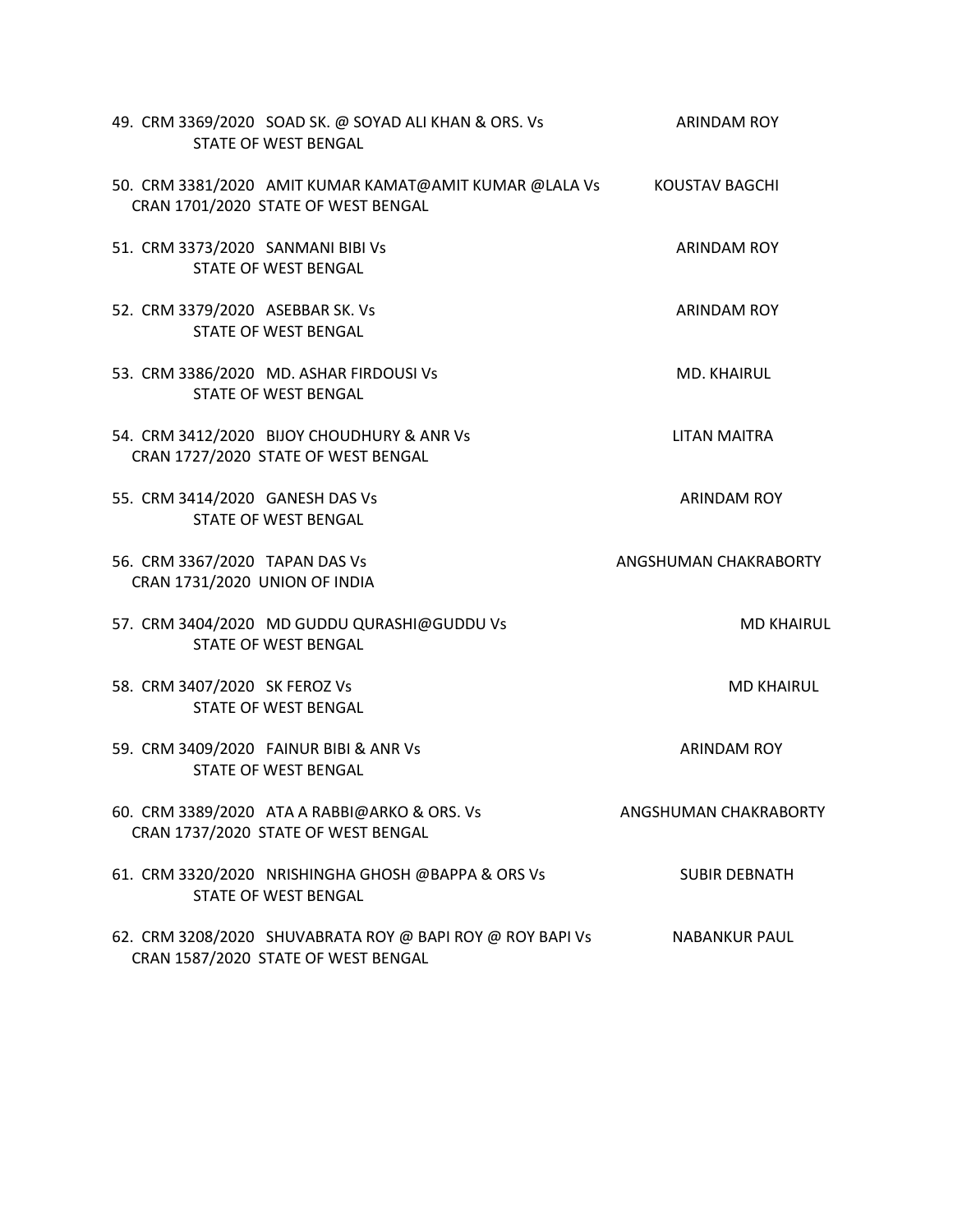#### APPLICATION FOR ANTICIPATORY BAIL

STATE OF WEST BENGAL

---------------------------------

63. CRM 3266/2020 SUBRATA KOUSTAV BAGCHI @ SUBRATA SANYAL @ LALKU & ORS. Vs CRAN 1648/2020 STATE OF WEST BENGAL 64. CRM 3289/2020 BARIK KHAN & ORS. Vs KUNAL GANGULY STATE OF WEST BENGAL 65. CRM 3397/2020 CHATKOO DHOBI & ORS Vs JAYDEEP KANTA BHOWMIK STATE OF WEST BENGAL 66. CRM 3364/2020 KAMREJJAMAN SK ARINDAM ROY @ BADSHA @ MD KAMRUJJAMAN Vs STATE OF WEST BENGAL 67. CRM 3384/2020 ANIL HAZRA & ANR Vs ARINDAM ROY STATE OF WEST BENGAL 68. CRAN 1670/2020 SADEK SK Vs SANTANU MAJI STATE OF WEST BENGAL CRAN 1672/2020 WITH CRM 12150/2019 69. CRM 3299/2020 LALU KHAN & ORS Vs SK SAHAJAN ALI CRAN 1651/2020 STATE OF WEST BENGAL 70. CRM 3303/2020 NOOR ISLAM SK & ANR Vs AMANUL ISLAM STATE OF WEST BENGAL 71. CRM 3313/2020 RAJENDRA JANA @ RAJU & ANR Vs SK SAHJAHAN ALI CRAN 1660/2020 STATE OF WEST BENGAL 72. CRM 3319/2020 NUREJAMAL SK & ANR Vs ARINDAM ROY STATE OF WEST BENGAL 73. CRM 3326/2020 SAMAUL SK Vs SUSHINGDHO BHATTACHARYYA CRAN 1665/2020 STATE OF WEST BENGAL 74. CRM 3305/2020 MD SONTU SK Vs ARINDAM ROY STATE OF WEST BENGAL 75. CRM 3317/2020 RESHI RAY & ORS. Vs JEENIA RUDRA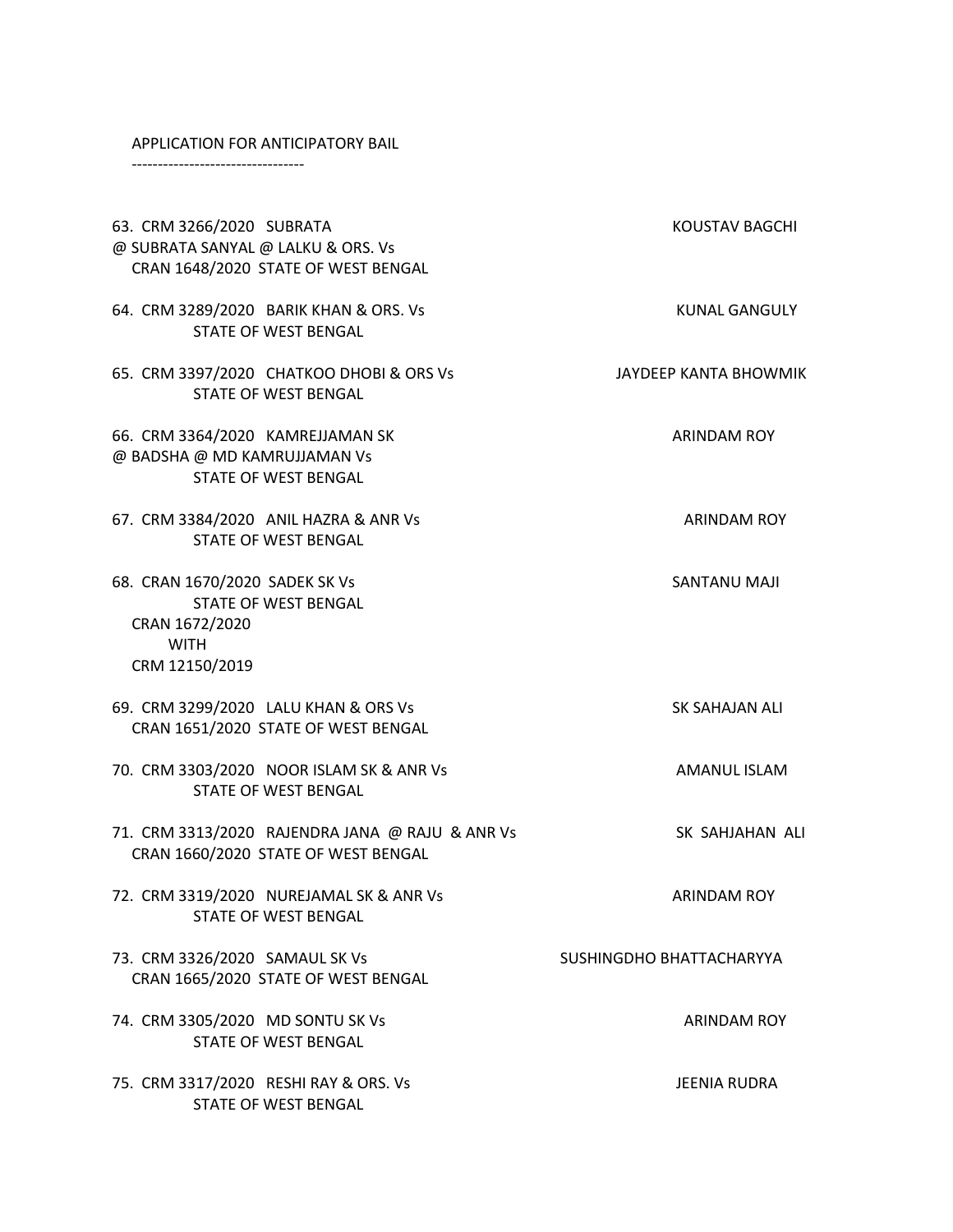| 76. CRM 3275/2020 NARATTOM MONDAL ALIAS MOTI VS<br>STATE OF WEST BENGAL                | AMANUL ISLAM            |
|----------------------------------------------------------------------------------------|-------------------------|
| 77. CRM 3353/2020 KAMALESH DAS Vs<br>CRAN 1691/2020 STATE OF WEST BENGAL               | SUSNIGDHO BHATTACHARYYA |
| 78. CRM 3261/2020 ANAKN ROY Vs<br>STATE OF WEST BENGAL                                 | JEENIA RUDRA            |
| 79. CRM 3359/2020 SEFALI KHATUN & ANR. Vs<br>STATE OF WEST BENGAL                      | JEENIA RUDRA            |
| 80. CRM 3375/2020 UDDHAV PRASAD SHARMA & ANR Vs<br>CRAN 1730/2020 STATE OF WEST BENGAL | <b>AVIK GHATAK</b>      |
| TRIBUNAL APPLICATION                                                                   |                         |

--------------------

81. WP.ST 57/2020 SWASTIKA BANERJEE Vs BISWARUP NANDY CAN 3011/2020 STATE OF WEST BENGAL & ORS

APPLICATION

-----------

82. FMA 1179/2019 INDIAN POWER CORPORATION LIMITED Vs SAMRAT CHATTERJEE ( IN PERSON) CAN 3065/2020 THE EASTERN RAILWAY & ORS CAN 3066/2020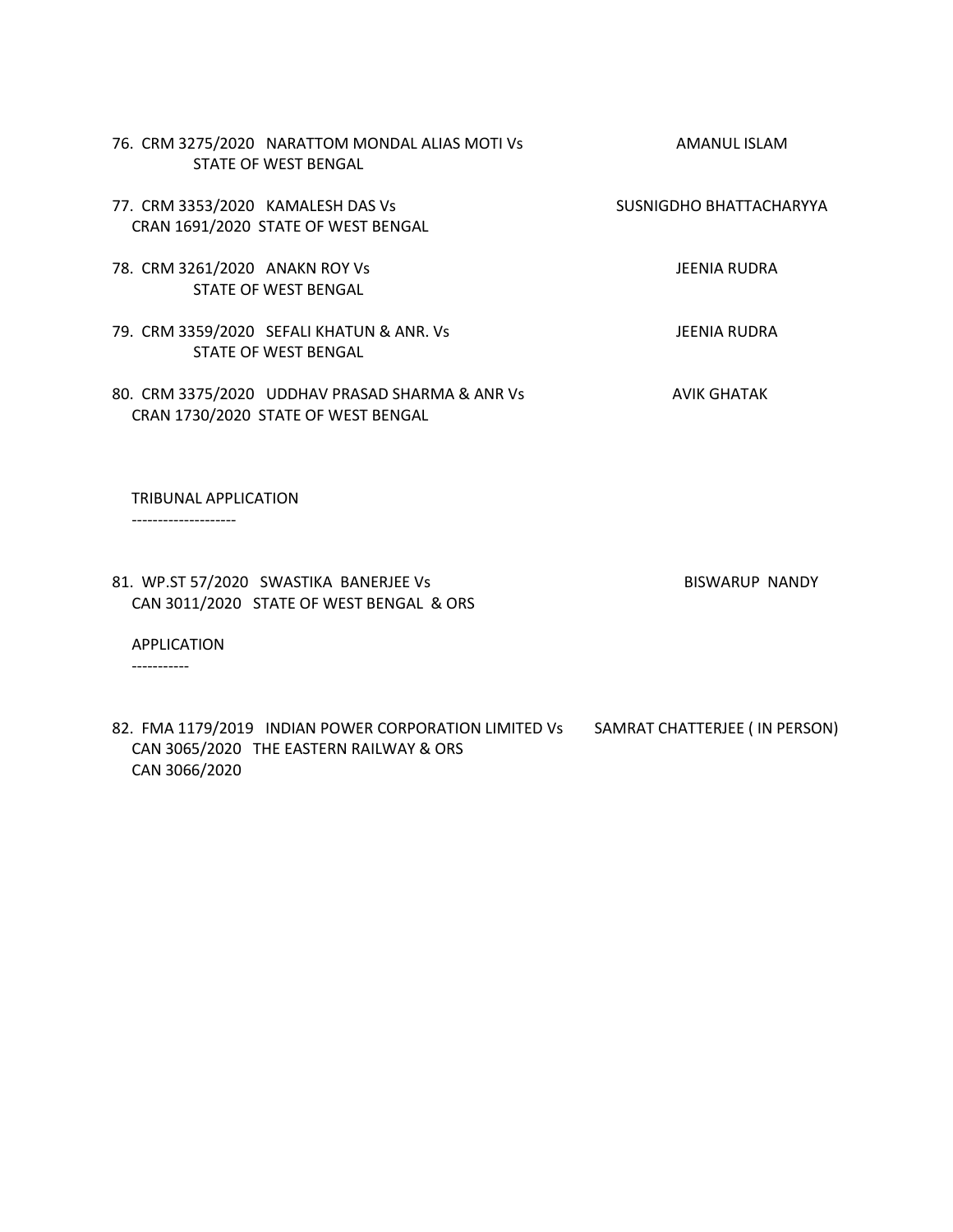Appellate Side (through Video Conference)

# **The Hon'ble Justice I.P. Mukerji**

## **And**

# **The Hon'ble Justice Md. Nizamuddin**

# **For Judgement on 30th April, 2020**

FMA No.4412 of 2016 United Bank of India –versus- Sri Swapan Kumar Mullick & Ors.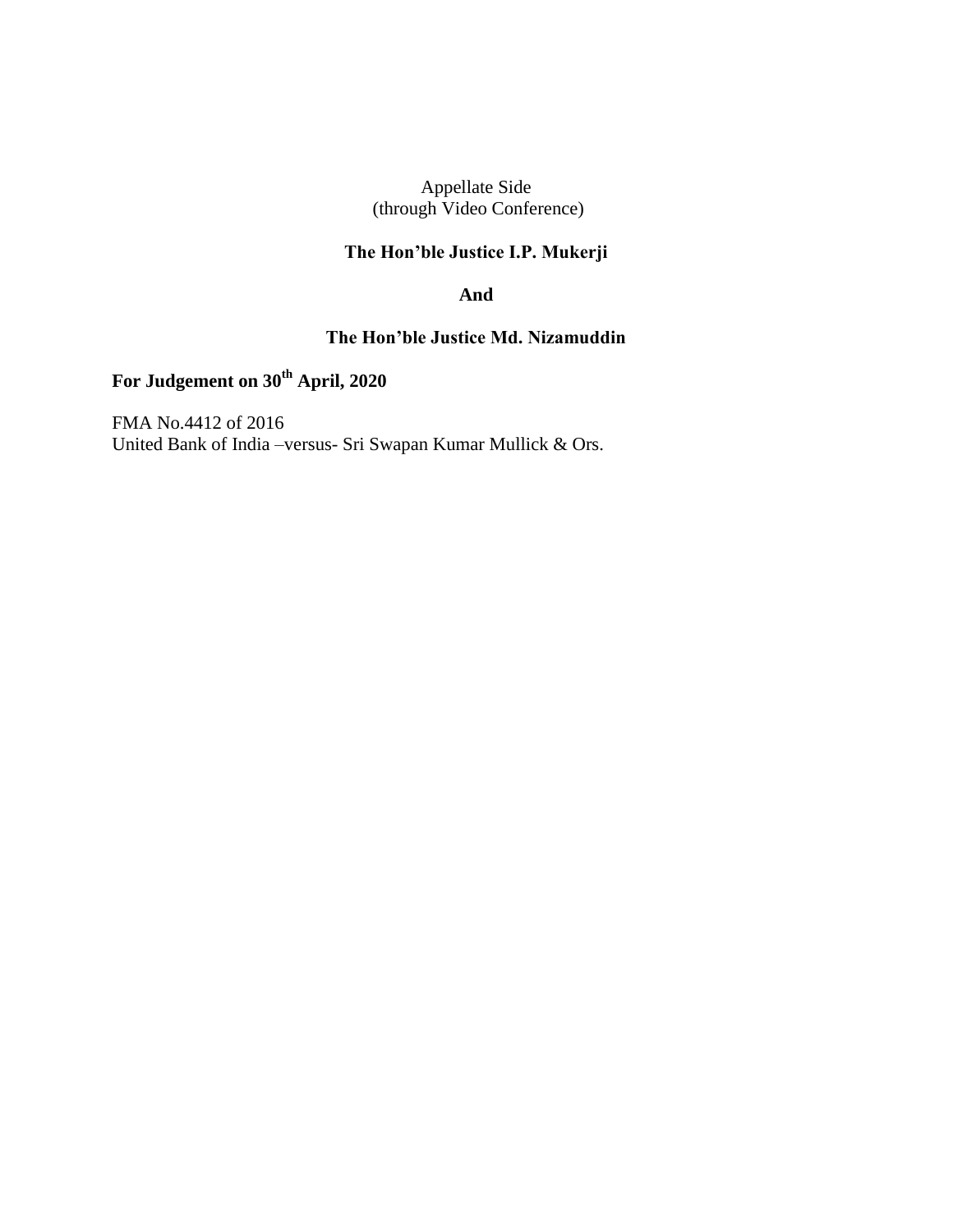# **At : 12.00 Noon**

# **The Hon'ble Justice Dr. Sambuddha Chakrabarti**

### **For Correction :**

W.P. No.26990 (w) of 2017 Pradip Kumar Maji Partha Ghosh, Versus<br>Coal India Limited & Ors.

Nikhil Kr. Roy, Advocate : 9831146492 Aniruddha Mitra, Advocate, Phone 9831205865 Mitra\_ab@yahoo.com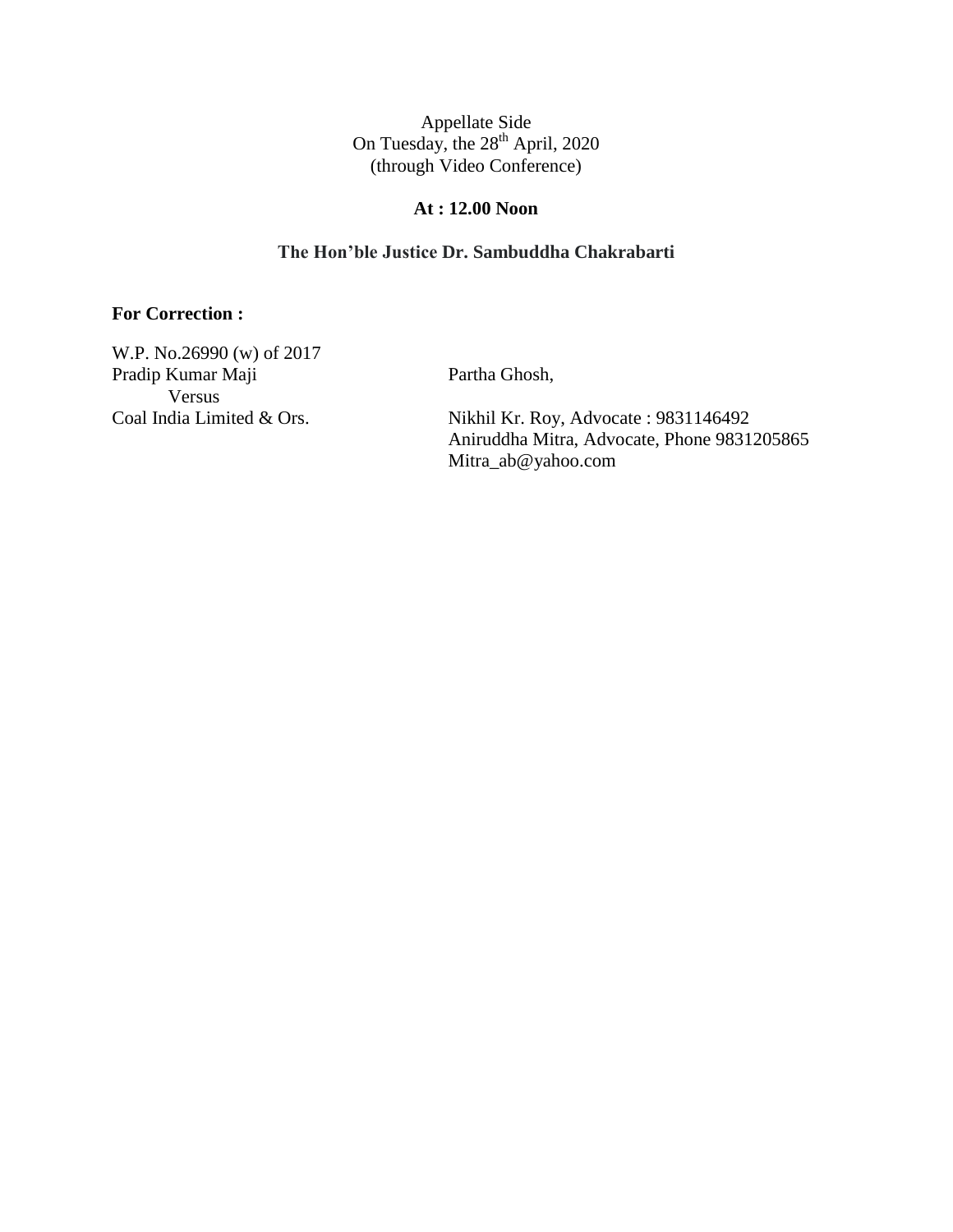# At 10.30 A.M.

# **The Hon'ble Justice Sahidullah Munshi**

#### **And**

# **The Hon'ble Justice Subhasis Dasgupta**

 APPLICATION -----------

|    | CRAN 1621/2020                                | 1. CRA 727/2019 PRATAP NARAYAN CHANDRA VS<br>CRAN 1656/2020 STATE OF WEST BENGAL | ABHRADIP MAITY |
|----|-----------------------------------------------|----------------------------------------------------------------------------------|----------------|
| 2. |                                               | CRA 728/2019 DEB NARAYAN CHANDRA VS<br>CRAN 1674/2020 STATE OF WEST BENGAL       | ABHRADIP MAITY |
| 3. | WITH<br>CRA 6/2020                            | CRAN 1721/2020 SARFARAZ KHAN @ BABU Vs<br>STATE OF WEST BENGAL                   |                |
| 4. | WITH<br>CRA 150/2020                          | CRAN 1728/2020 RAM PRASAD BISWAS Vs<br>STATE OF WEST BENGAL                      |                |
|    | WITH<br>CRA 514/2019                          | 5. CRAN 1699/2020 YOUNUS ALI @ DENTU Vs<br>STATE OF WEST BENGAL                  |                |
| 6. | CRA 341/2018 KHALID KHAN Vs<br>CRAN 1735/2020 | CRAN 1734/2020 STATE OF WEST BENGAL                                              | S. MUKHERJEE   |
|    | ADMISSION OF APPEAL                           |                                                                                  |                |
|    | CRAN 1690/2020                                | 7. CRA 160/2020 BIMAL TAMANG@DALLY Vs<br>CRAN 1689/2020 STATE OF WEST BENGAL     | ARUSHI RATHORE |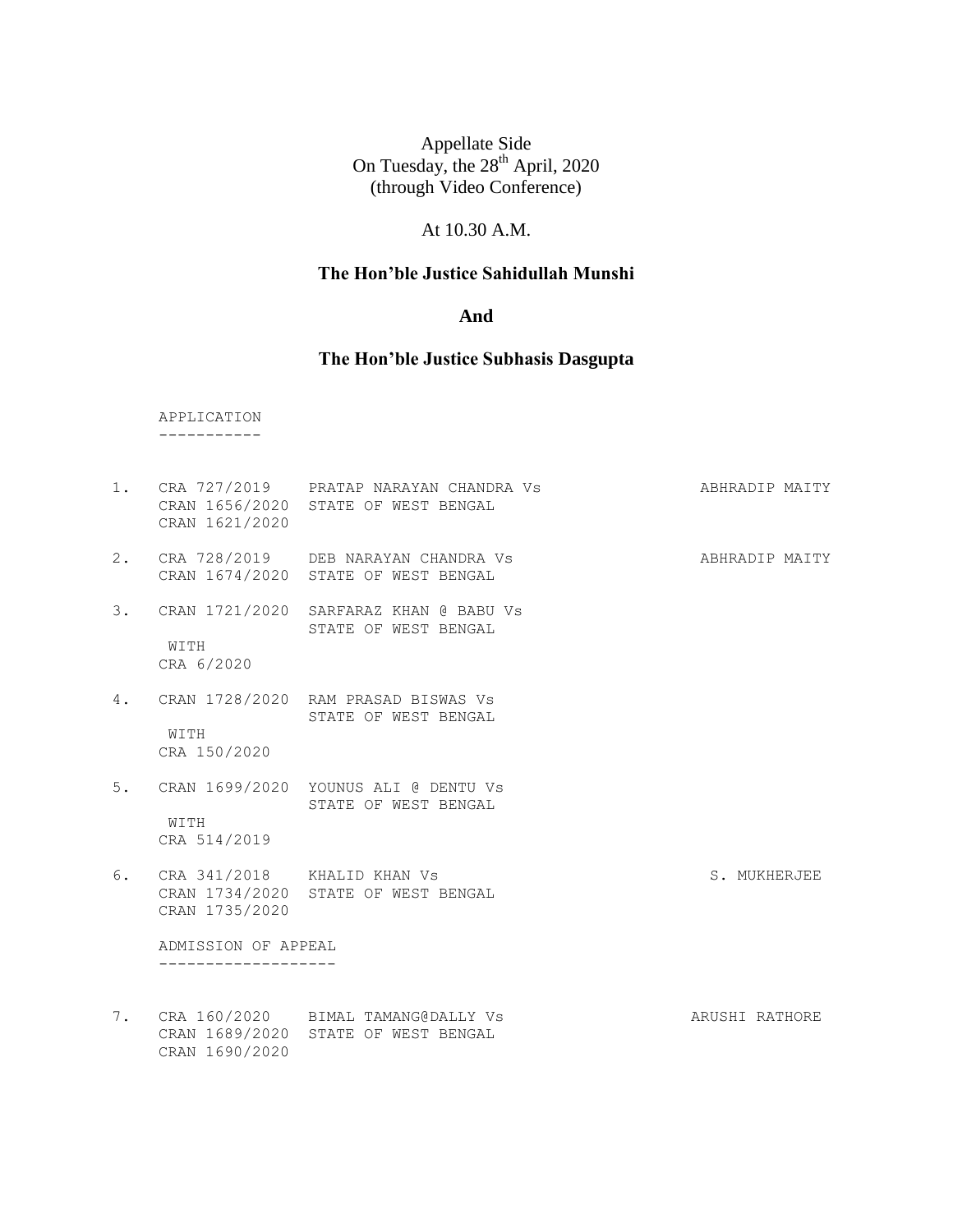MODIFICATION/RELAXATION OF BAIL -------------------------------

- 8. CRAN 1703/2020 BAPI PRAMANIK Vs STATE OF WEST BENGAL CRAN 1469/2020 WITH CRM 12458/2019
- 9. CRAN 1655/2020 ABHIJIT DAGA & ORS Vs STATE OF WEST BENGAL WITH CRM 1253/2020
- 10. CRM 3196/2020 MITA CHOWDHURY & ORS. Vs SHIBAJI KUMAR DAS CRAN 1711/2020 STATE OF WEST BENGAL CRAN 1713/2020

 APPLICATION FOR BAIL --------------------

- 11. CRM 3070/2020 ASHOKE SHARMA AT AYAN CHAKRABORTY @ ASOKE SHARMA Vs CRAN 1463/2020 STATE OF WEST BENGAL
- 12. CRM 2318/2020 PEMLU @ RAJU MONDAL Vs SOFIA NESAR CRAN 1537/2020 STATE OF WEST BENGAL
- 13. CRM 3149/2020 MOFIJUL SK & ANR Vs ARINDAM ROY STATE OF WEST BENGAL
- 14. CRM 3151/2020 MITHUN GHOSH ARINDAM ROY @ ARABINDA GHOSH & ORS Vs STATE OF WEST BENGAL
- 15. CRM 3166/2020 ASIT MALLICK Vs NABANKUR PAUL CRAN 1545/2020 STATE OF WEST BENGAL
- 16. CRM 3156/2020 ANIRUDDHA THAKUR Vs MO ZOHAIB RAUF CRAN 1534/2020 STATE OF WEST BENGAL
- 17. CRM 3129/2020 SANJAY DEBNATH Vs M M H CHOWDHURY CRAN 1515/2020 STATE OF WEST BENGAL
- 18. CRM 3340/2020 HABIB MD Vs JOYDIP K. BHOWMICK STATE OF WEST BENGAL

19. CRM 3342/2020 GOPAL SHIT Vs DEBARSHI BRAHMA

STATE OF WEST BENGAL

20. CRM 3329/2020 BIJU NAYAK @ PATU & ANR Vs AZAHAR HOSSAIN CHOWDHURY CRAN 1671/2020 STATE OF WEST BENGAL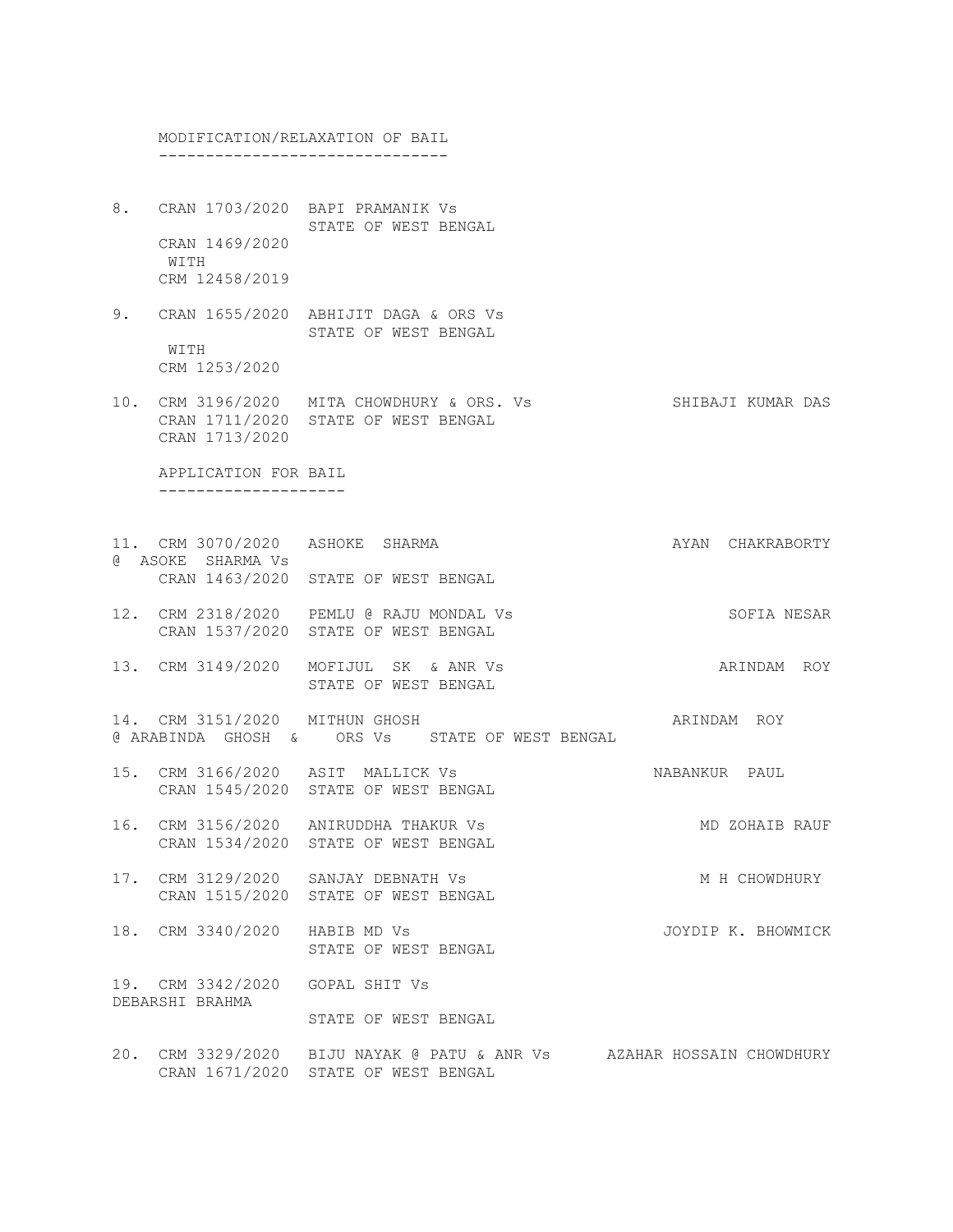|                                                           | 21. CRM 3334/2020 DEB KUMAR CHAKRABORTY Vs DEBARSHI BRAHMA<br>CRAN 1676/2020 STATE OF WEST BENGAL        |                      |
|-----------------------------------------------------------|----------------------------------------------------------------------------------------------------------|----------------------|
|                                                           | 22. CRM 3347/2020 HAIDER ALI@HAIDAR ALI Vs DEBAPRIYA SAMANTA<br>CRAN 1685/2020 STATE OF WEST BENGAL      |                      |
|                                                           | 23. CRM 3345/2020 INDRAJIT SINGH Vs KARUNAMOYEE SAMANTA<br>STATE OF WEST BENGAL                          |                      |
|                                                           | 24. CRM 3322/2020 BAPPADITYA PAN Vs<br>CRAN 1663/2020 STATE OF WEST BENGAL                               | SUJAN CHATTERJEE     |
|                                                           | 25. CRM 3323/2020 BABUL SHIL @BABUL SIL Vs ARKA CHAKRABORTY<br>STATE OF WEST BENGAL                      |                      |
|                                                           | 26. CRM 3325/2020 SOUMIK MUKHERJEE Vs<br>CRAN 1666/2020 STATE OF WEST BENGAL                             | SOUMYA NAG           |
| 27. CRAN 1675/2020 ASHOK SINGH Vs<br>WITH<br>CRM 242/2020 | NARCOTICS CONTROL BUREAU KOLKATA ZONAL UNIT                                                              |                      |
|                                                           | 28. CRM 3333/2020 SWAPNA BANERJEE Vs<br>STATE OF WEST BENGAL                                             | KARUNAMOYEE SAMANTA  |
|                                                           | 29. CRM 3337/2020 TAPAN SK & ORS Vs<br>STATE OF WEST BENGAL                                              | MD KHAIRUL           |
| REP BY HIS FATHER Vs                                      | 30. CRM 3301/2020 ABDUL KALAM TARAFDAR<br>CRAN 1669/2020 STATE OF WEST BENGAL                            | DEBAPRIYA MUKHERJEE  |
|                                                           | 31. CRM 3324/2020 ASIT BARAN DAS Vs<br>CRAN 1667/2020 STATE OF WEST BENGAL                               | SUMITAVA CHAKRABORTY |
|                                                           | 32. CRM 3304/2020 SK MANTU@SK SARIFUL ISLAM & ANR Vs SUVANKAR DAS<br>CRAN 1657/2020 STATE OF WEST BENGAL |                      |
|                                                           | 33. CRM 3308/2020 MD ANIKUL HAQUE@MANIK SK Vs DEBAPRIYA SAMANTA<br>CRAN 1659/2020 STATE OF WEST BENGAL   |                      |
|                                                           | 34. CRM 3331/2020 SURAJIT SARKAR@PINTU Vs<br>CRAN 1692/2020 STATE OF WEST BENGAL                         | BISWAJIT MANNA       |
| 35. CRM 3343/2020 DIPAK GHORAI Vs                         | CRAN 1681/2020 STATE OF WEST BENGAL                                                                      | MD ZEESHANDUDDIN     |
|                                                           | 36. CRM 3341/2020 BUBAI ADHIKARY Vs<br>CRAN 1680/2020 STATE OF WEST BENGAL                               | NEIL BASU            |
| VSDEBAPRIYA SAMANTA                                       | 37. CRM 3335/2020 TAFAJJEL HOSSAIN MONDAL@TAFAJJEL MONDAL@TOFAJEL MOLLA                                  |                      |
|                                                           | CRAN 1686/2020 STATE OF WEST BENGAL                                                                      |                      |
|                                                           | 38. CRM 3344/2020 SURAJ DEWAN @ RINTU Vs<br>CRAN 1682/2020 STATE OF WEST BENGAL                          | MD. SABIR AHMED      |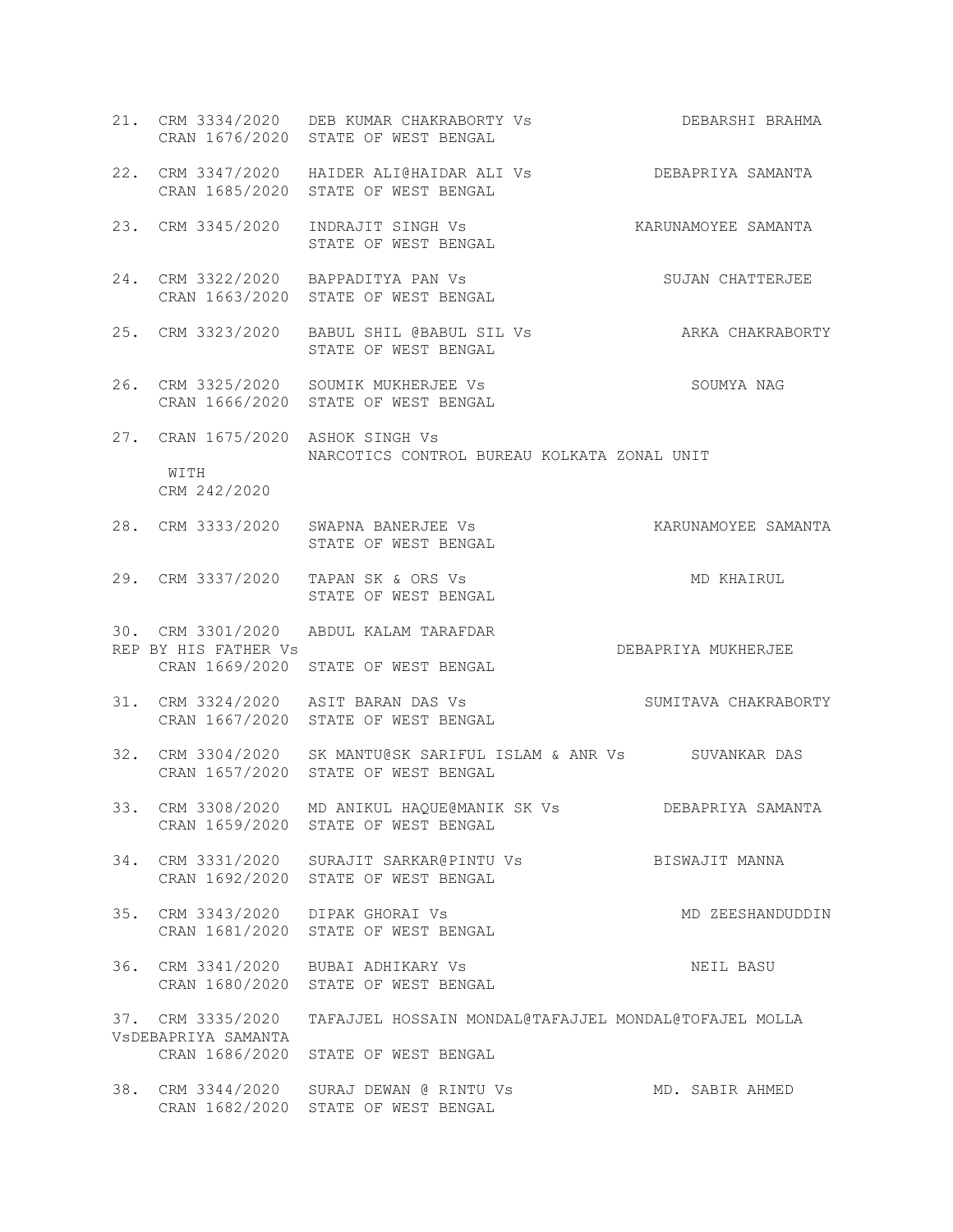|                                  | 39. CRM 3349/2020 JAKIR SAROWAR GOLDER@BABLU Vs SOUMYAJIT DAS MAHAPATRA<br>CRAN 1687/2020 STATE OF WEST BENGAL |                         |
|----------------------------------|----------------------------------------------------------------------------------------------------------------|-------------------------|
|                                  | 40. CRM 3346/2020 BISHA BARAI VS             MAZHAR HOSSAIN CHOWDHURY CRAN 1683/2020 STATE OF WEST BENGAL      |                         |
|                                  | 41. CRM 3351/2020 BIMAN MAITY & ORS Vs<br>CRAN 1688/2020 STATE OF WEST BENGAL                                  | SUVANKAR DAS            |
| 42. CRM 3306/2020 AMIT SINGH Vs  | STATE OF WEST BENGAL                                                                                           | BRAJESH JHA             |
| 43. CRM 3300/2020 ABDUL BARI Vs  | ABDUL BARI VS<br>STATE OF WEST BENGAL STATE OF WEST BENGAL                                                     |                         |
|                                  | 44. CRM 3316/2020 ARETA PRUSTY @ ARATA PRUSTY @ ARATA BANDHU PRUSTY Vs<br>CRAN 1698/2020 STATE OF WEST BENGAL  | SOUMYA NAG              |
|                                  | 45. CRM 3403/2020 MERAJUL HOQUE Vs<br>CRAN 1717/2020 UNION OF INDIA                                            | DIPAYAN KUNDU           |
|                                  | 46. CRM 3396/2020 KOYESH SK. @ KAYES SK. & ANR. Vs DEBAPRIYA SAMANTA<br>CRAN 1714/2020 STATE OF WEST BENGAL    |                         |
|                                  | 47. CRM 3318/2020 ANIRUDDHA GHOSH VS ARRUNAMOYEE SAMANTA<br>STATE OF WEST BENGAL                               |                         |
|                                  | 48. CRM 3352/2020 MD JAKIR ALI @ TULU Vs DEBAPRIYA SAMANTA<br>CRAN 1693/2020 STATE OF WEST BENGAL              |                         |
|                                  | GAL<br>49. CRM 3360/2020 JIARUL ISLAM Vs<br>CRAN 1694/2020 STATE OF WEST BENGAL                                | DEBAPRIYA SAMANTA       |
| 50. CRM 3380/2020 WAKIL YADAV Vs | STATE OF WEST BENGAL                                                                                           | KARUNAMOYEE SAMANTA     |
|                                  | 51. CRM 3402/2020 SAMAR ADHIKARY Vs<br>CRAN 1712/2020 STATE OF WEST BENGAL                                     | SHIBAJI KUMAR DAS       |
|                                  | 52. CRM 3420/2020 NIRANJAN BARMAN @ ROY Vs<br>STATE OF WEST BENGAL                                             | KALIPADA DAS            |
|                                  | 53. CRM 3415/2020 SANGITA SHAW@SAHU Vs<br>CRAN 1725/2020 STATE OF WEST BENGAL                                  | SUBHABRATA CHOWDHURY    |
|                                  | 54. CRM 3390/2020 LOKENATH PRAMANICK Vs<br>CRAN 1706/2020 UNION OF INDIA                                       | ARKA CHAKRABORTY        |
| Vs                               | 55. CRM 3392/2020 MOSARAF HOSEN MOLLA@MUSARAF MOLLA<br>CRAN 1707/2020 STATE OF WEST BENGAL                     | SOUMYAJIT DAS MAHAPATRI |
| 56. CRM 3405/2020 PAWAN KUMAR Vs | UNION OF INDIA                                                                                                 | ARKA CHAKRABORTY        |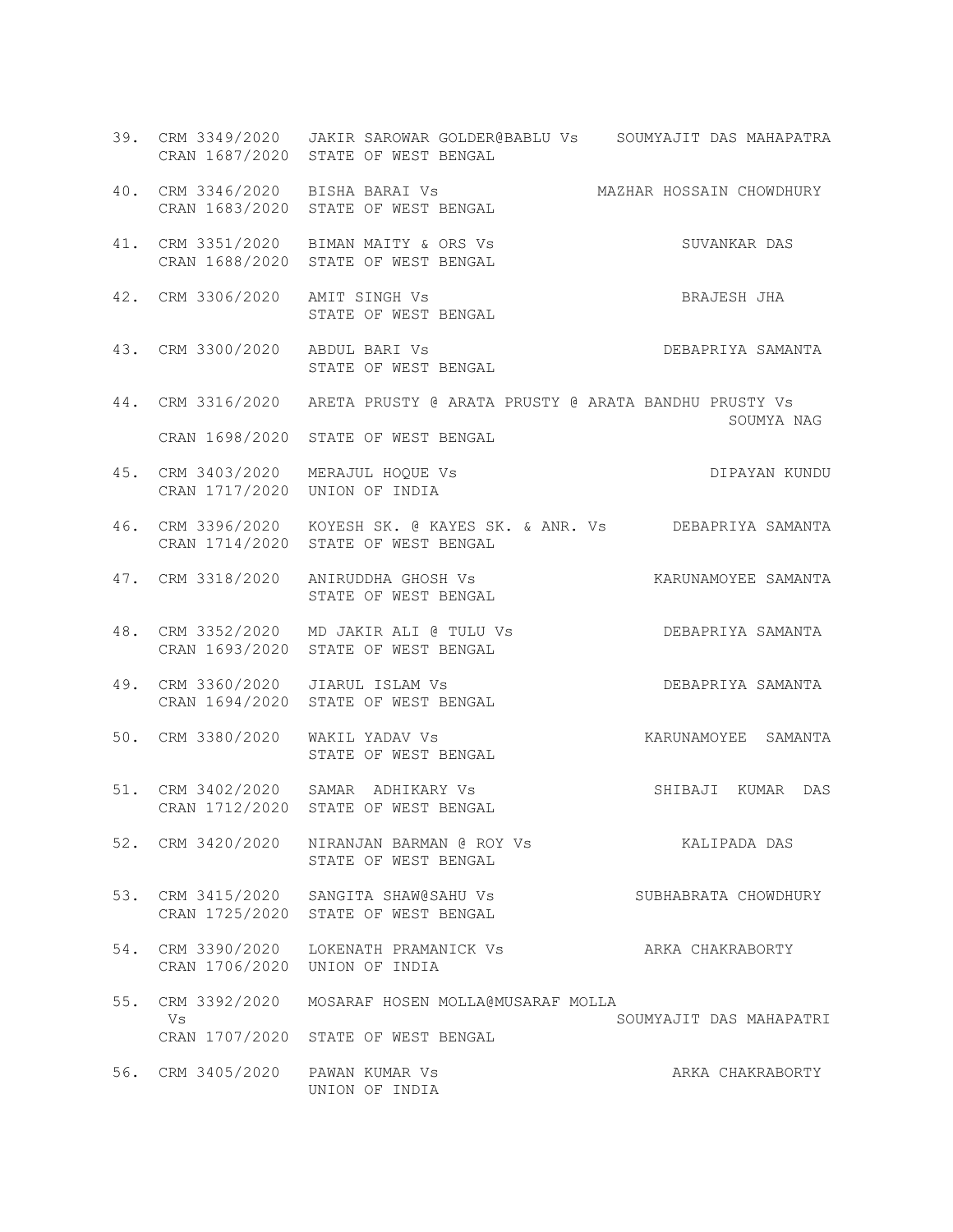57. CRM 3410/2020 PANCHANAN SAI @ PANCHANAN SAIN Vs ARIJIT BAKSHI CRAN 1729/2020 STATE OF WEST BENGAL 58. CRM 3328/2020 SK MAQBUL HOSSAIN Vs PARTHA SARATHI DAS CRAN 1733/2020 STATE OF WEST BENGAL 59. CRAN 1704/2020 MAMON BIBI@NISHA BIBI KHATUN@RANJITA BIBI @RANJITA CHATTERJEE Vs STATE OF WEST BENGAL WITH CRM 2594/2020 60. CRM 3419/2020 SHUVABRATA ROY @ BAPI ROY @ ROY BAPI@ BAPI@ BABAI Vs NABANKUR PAUL CRAN 1726/2020 STATE OF WEST BENGAL 61. CRM 3413/2020 PIARUL SK Vs DEBAPRIYA SAMANTA CRAN 1722/2020 STATE OF WEST BENGAL 62. CRM 3411/2020 NAGENDRA NATH SHIT @ VANU Vs SK. SAHJAHAN ALI CRAN 1720/2020 STATE OF WEST BENGAL 63. CRM 3165/2020 MOJIBUR RAHAMAN Vs ROBIUL ISLAM CRAN 1544/2020 STATE OF WEST BENGAL 64. CRM 3418/2020 MD SHAHNAWAZ Vs MD KHAIRUL STATE OF WEST BENGAL 65. CRM 3399/2020 SAJAHAN ALI @ JIRU @ JIARUL Vs DEBAPRIYA SAMANTA CRAN 1709/2020 STATE OF WEST BENGAL 66. CRM 3416/2020 NOOR HOSSAIN @ NOOR HOSSAIN TARAFDAR Vs RANA YADAV CRAN 1732/2020 STATE OF WEST BENGAL 67. CRM 3160/2020 MD NAWAB ISLAM Vs ROBIUL ISLAM CRAN 1540/2020 STATE OF WEST BENGAL 68. CRM 3395/2020 SACHIN MONDAL @ SACHIN MANDAL & ORS Vs DEBAPRIYA SAMANTA CRAN 1708/2020 STATE OF WEST BENGAL 69. CRM 3398/2020 KRISHNENDU MANNA & ANR Vs ARINDAM JANA CRAN 1718/2020 STATE OF WEST BENGAL 70. CRM 3408/2020 NEPAL BARAI Vs JAYDEEP KANTA BHOWMIK STATE OF WEST BENGAL 71. CRM 3417/2020 SATTAR AHAMED & ANR Vs **ARINDAM JANA**  CRAN 1723/2020 STATE OF WEST BENGAL 72. CRM 3370/2020 RAJIB KUMAR SINGH @ PULLU @ RAJEEV Vs SONALI DAS CRAN 1697/2020 STATE OF WEST BENGAL 73. CRM 3385/2020 RAJU MANDAL @ RAJU MONDAL Vs SUBHABRATA CHOWDHURY CRAN 1700/2020 STATE OF WEST BENGAL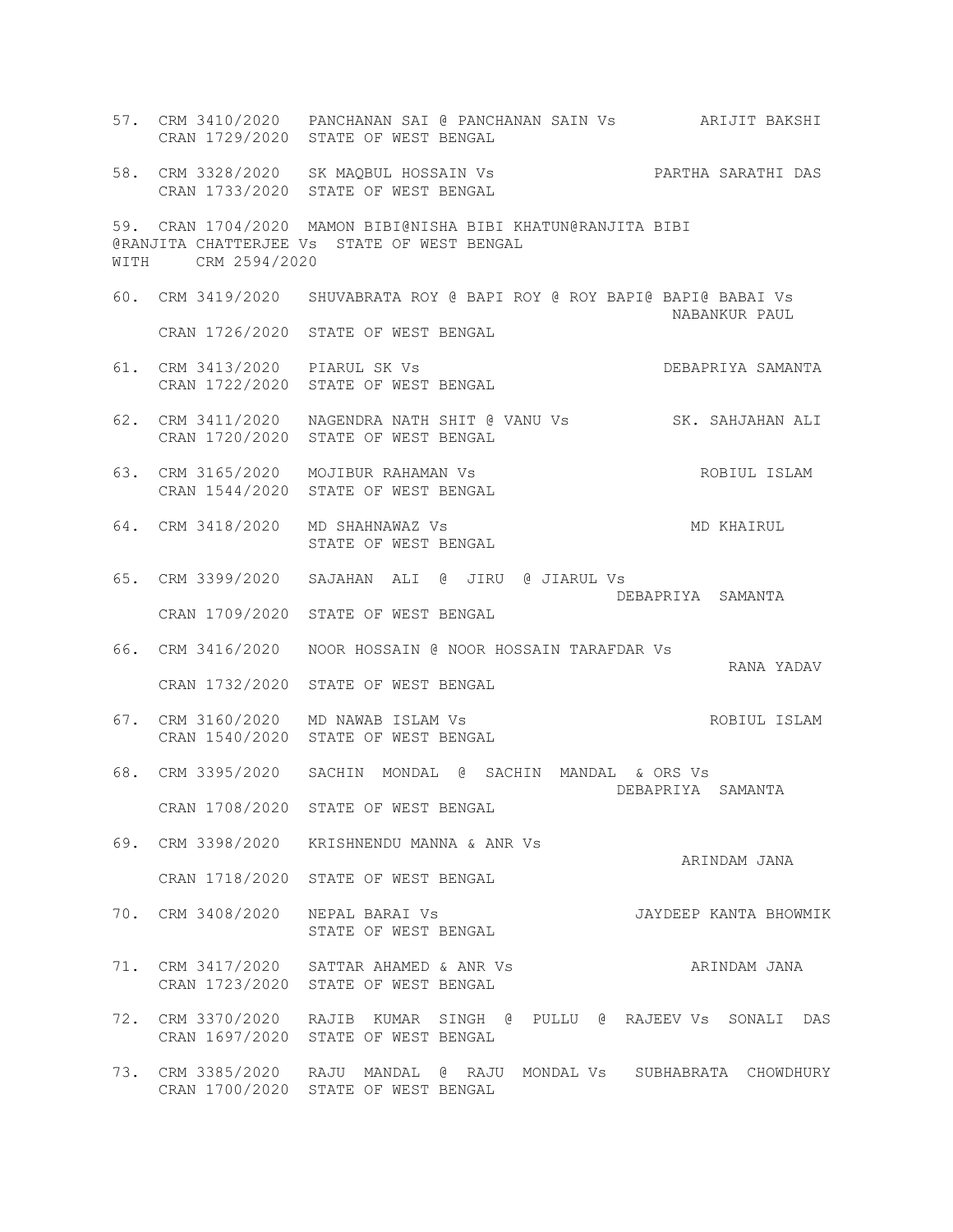74. CRM 3383/2020 RAJU DAS Vs **LITAN MAITRA** RAJU DAS Vs<br>STATE OF WEST BENGAL 75. CRM 2883/2020 SANJAY DEBNATH Vs SUKHEN BAR CRAN 1514/2020 STATE OF WEST BENGAL APPLICATION FOR ANTICIPATORY BAIL --------------------------------- 76. CRM 3421/2020 PREM PRAKASH JAISWAL Vs KARUNAMOYEE SAMANTA STATE OF WEST BENGAL 77. CRM 3387/2020 JYOTISH SARKAR Vs SUMAN SEHANABIS MANDAL CRAN 1702/2020 STATE OF WEST BENGAL 78. CRM 3193/2020 BIJAL MONDAL Vs AMANUL ISLAM STATE OF WEST BENGAL 79. CRM 3176/2020 TAPAN MONDAL Vs SHIBAJI KUMAR DAS CRAN 1562/2020 STATE OF WEST BENGAL 80. CRM 3393/2020 LALCHAND GIRI @ UTTAM GIRI Vs SK. SAHJAHAN ALI STATE OF WEST BENGAL 81. CRM 3330/2020 SK BAPI Vs CHARAMA DEBARSHI BHRAHMA CRAN 1673/2020 UNION OF INDIA 82. CRM 3350/2020 JAMSED ALI Vs NAVANIL DE STATE OF WEST BENGAL 83. CRM 3339/2020 SUKURUDDIN SK. Vs NAVANIL DE STATE OF WEST BENGAL 84. CRM 3332/2020 SOYEB SK. Vs BARNAMOY BASAK CRAN 1677/2020 STATE OF WEST BENGAL 85. CRM 3336/2020 TAPAN MONDAL Vs SHIBAJI KUMAR DAS CRAN 1678/2020 STATE OF WEST BENGAL 86. CRM 3161/2020 RAHUL BAGDI Vs **DEBABRATA DAS GUPTA**  CRAN 1542/2020 STATE OF WEST BENGAL 87. CRM 3348/2020 JADU NANDAN GHOSH @ JADU GHOSH & ANR Vs AVINABA PATRA CRAN 1684/2020 STATE OF WEST BENGAL 88. CRM 3314/2020 AVIK DUTTA @ DABLU & ORS. Vs MAZAHAR HOSSAIN CHOWDHURY CRAN 1661/2020 STATE OF WEST BENGAL 89. CRM 3422/2020 PINTU PRADHAN Vs SK. SAHJAHAN ALI CRAN 1736/2020 STATE OF WEST BENGAL 90. CRM 3391/2020 RANGILA BIBI & ORS Vs MD SABIR AHMED CRAN 1705/2020 STATE OF WEST BENGAL 91. CRM 3400/2020 MD NURUDDIN Vs AVIK GHATAK CRAN 1719/2020 STATE OF WEST BENGAL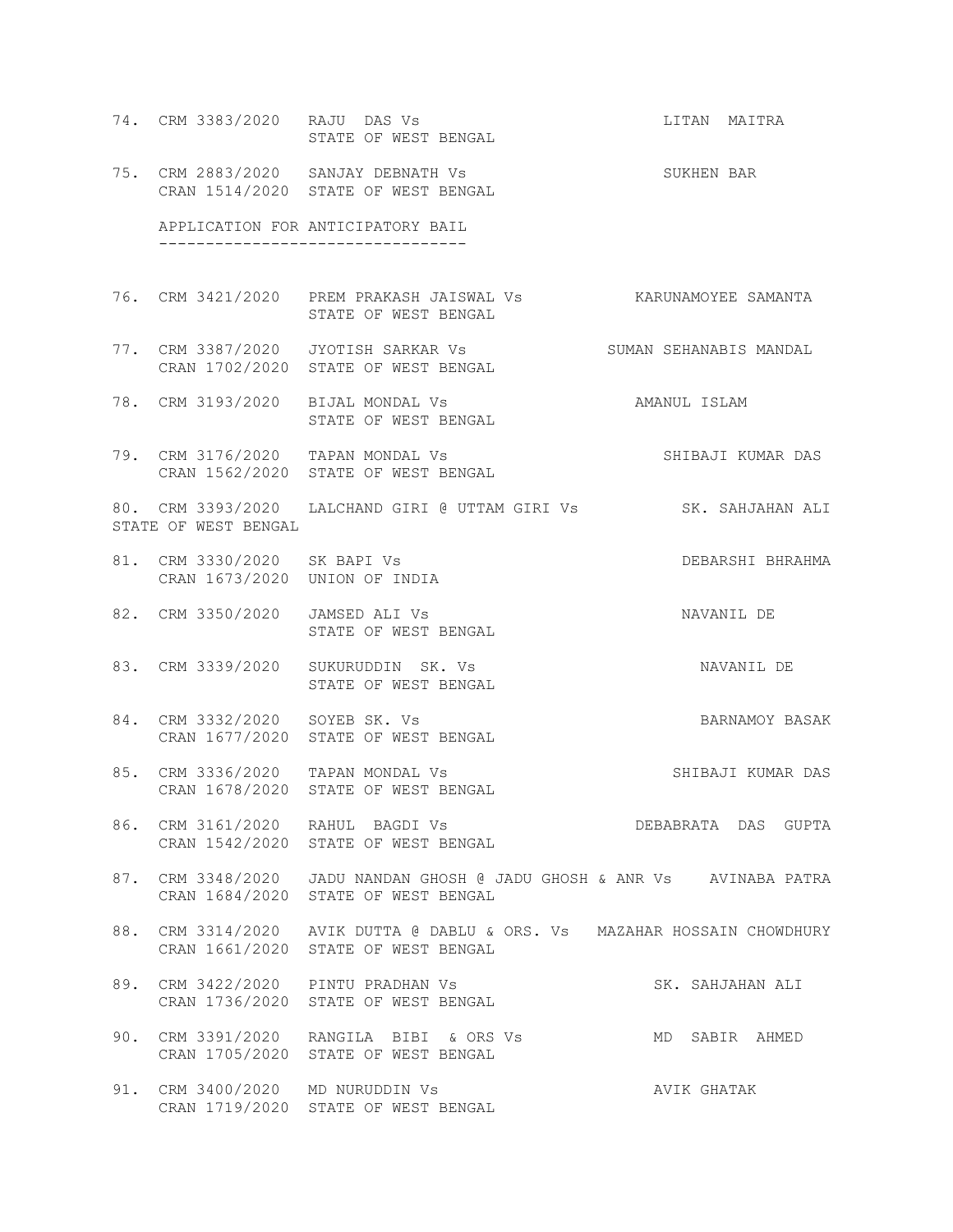# At 10.30 A.M.

# **The Hon'ble Justice Shekhar B. Saraf**

# MOTION

#### ------

| 1.     | WP 5371W/2020<br>CAN 3046/2020                  | DR SONALI GOPALRAO BADHE Vs<br>UNION OF INDIA & ORS                           | SOURI GHOSAL            |
|--------|-------------------------------------------------|-------------------------------------------------------------------------------|-------------------------|
| 2.     | WP 5368W/2020                                   | BHASKAR ROY Vs<br>CEN. INFORMATION COM. & ANR.                                | BHASKAR ROY (IN PERSON) |
| 3.     | WP 5369W/2020<br>CAN 3051/2020                  | AMRITA K. Vs<br>PRESIDENCY UNIV. & ORS.                                       | MOYUKH MUKHERJEE        |
| 4.     | CAN 3040/2020<br>CAN 3048/2020<br>CAN 3050/2020 | WP 4254W/2020 ASHRAF ALI MONDAL Vs<br>STATE OF WEST BENGAL & ORS              | INDRAJIT BHATTACHARJEE  |
| 5.     | CAN 3045/2020                                   | WP 5370W/2020 SK. AMINUL HAQUE Vs<br>STATE OF WEST BENGAL & ORS.              | ABHIJIT SARKAR          |
| 6.     | WP 5373W/2020                                   | GREEN BAND APAETMENTS PRIVATE LIMITED & ORS Vs                                |                         |
|        | CAN 3055/2020                                   | STATE OF WEST BENGAL & ORS                                                    | AJAY GAGGAR             |
| 7.     | WP 5372W/2020                                   | PROF DHANANJOY DUTTA Vs <b>EXAVALUATE RANAJIT CHATTERJEE</b><br>B C K V & ORS |                         |
| 8.     | WP 5365W/2020<br>CAN 3041/2020                  | DR MANIK BISWAS & ORS. Vs<br>STATE OF WEST BENGAL & ORS.                      | SAMIR HALDER            |
| 9.     | CAN 3044/2020                                   | WP 5367W/2020 BHASKAR MALLICK & ORS Vs<br>STATE OF WEST BENGAL                | SUMAN BANERJEE          |
| $10$ . | WP 5382W/2020<br>CAN 3058/2020                  | KANISHK SINHA Vs<br>UNION OF INDIA & ORS                                      | KANISHK SINHA IN PERSON |
| 11.    | WP 5386W/2020                                   | SURYA ALLOY INDUSTRIES LIMITED & ANR Vs<br>WBSEDCL & ORS                      | SIDDHARTHA SHROFF       |
| 12.    | CAN 3060/2020                                   | WP 5383W/2020 SANJAY ARYA & ORS Vs<br>UNION BANK OF INDIA & ORS               | SAPTARSHI KUMAR MAL     |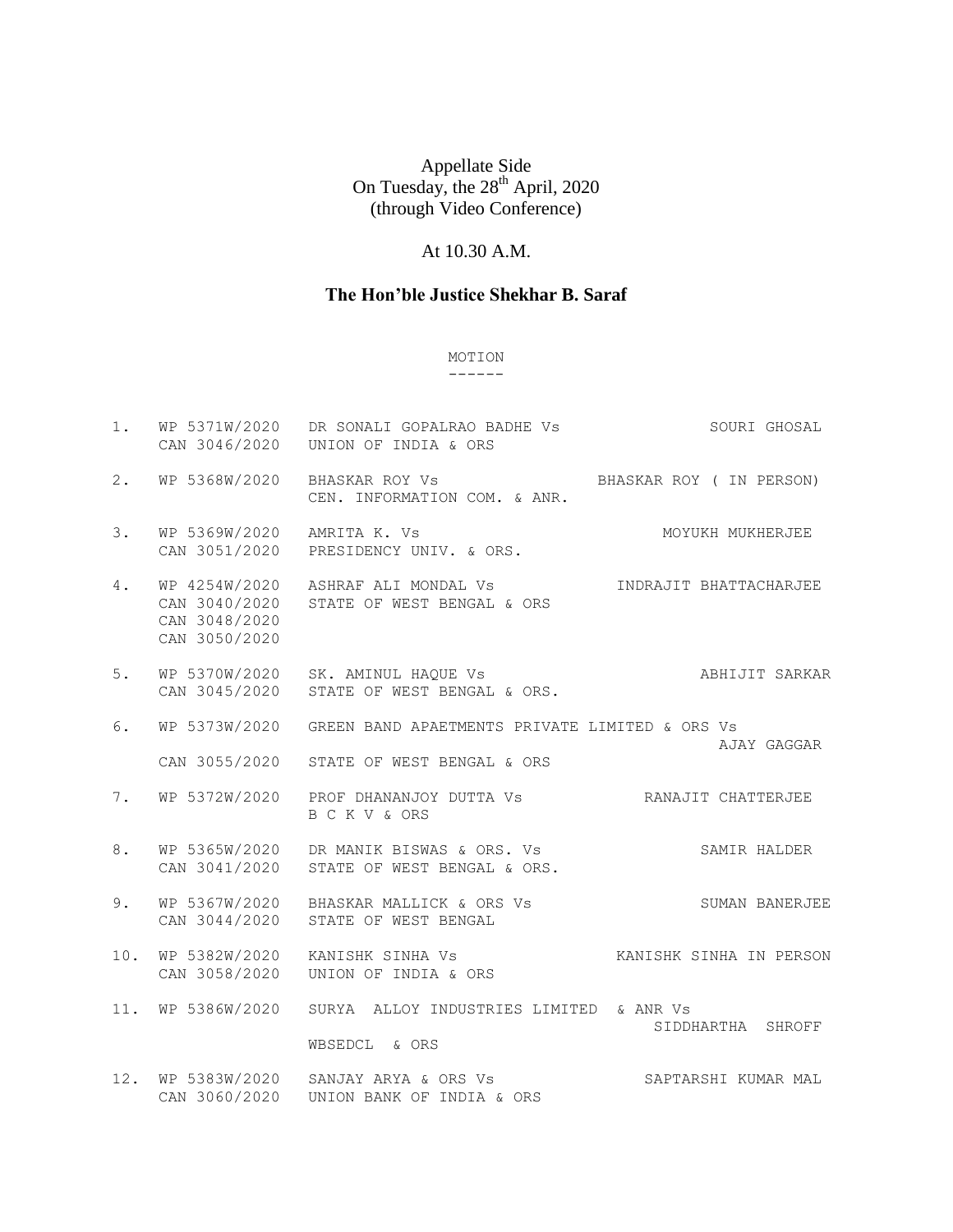- 13. WP 5380W/2020 METSIL EXPORTS P. LTD. & ANR. Vs SIDDHARTH SHROFF WB ELEC. REGULATORY COM. & ORS.
- 14. WP 5385W/2020 SUBHADRA KOIRI @ SUBHADRA MAHATO @ SUBHADRA KOIRI MAHA Vs SUBHABRATA BANDYOPADHYAY UNION OF INDIA & ORS
- 15. WP 5381W/2020 MAITHAN CERAMIC LTD & ANR Vs DEBANJAN GHOSH CAN 3062/2020 SAIL & ORS
- 16. WP 5375W/2020 KALADIUS TIRKEY & ORS Vs NEIL BASU CAN 3057/2020 STATE OF WEST BENGAL & ORS
- 17. WP 5384W/2020 SRMB SRIJAN PRIVATE LIMITED & ANR Vs ARNAB DAS WBSEDCL & ORS

#### APPLICATION -----------

- 18. WP 2359W/2020 PROF BHASKAR KUMAR SARKAR Vs SWADESH PRIYA GHOSH CAN 3056/2020 STATE OF WEST BENGAL & ORS
- 19. WP 23003W/2019 G & S CONSTRUCTION Vs RAJNIL MUKHERJEE CAN 3052/2020 STATE OF WEST BENGAL & ORS
- 20. WP 3025W/2020 SANJAY KUMAR Vs 
almost a series and the series of the series and the series and the series of the series of the series of the series of the series of the series of the series of the series of the series CAN 3059/2020 UNION OF INDIA & ORS
- 21. WP 20179W/2019 PROF. (DR.) PANKAJ KR MANDAL Vs SWADESH PRIYA GHOSH CAN 3063/2020 STATE OF WEST BENGAL & ORS
- 22. WP 20178W/2019 PROF. (DR.) SRIMANTA SINHA ROY Vs SWADESH PRIYA GHOSH CAN 3061/2020 STATE OF WEST BENGAL & ORS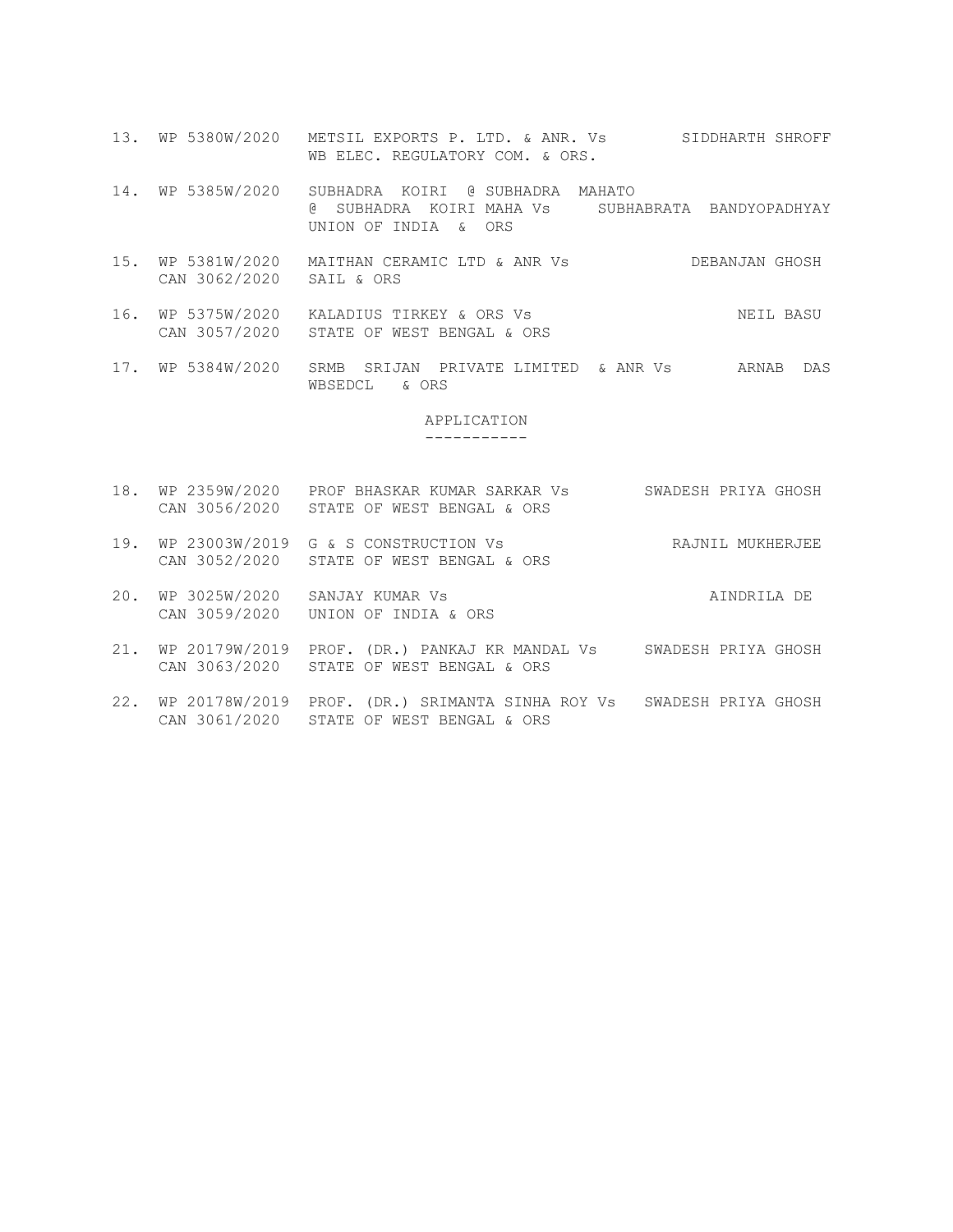# At 10.30 A.M.

# **The Hon'ble Justice Rajarshi Bharadwaj**

#### APPLICATION FOR BAIL --------------------

| $1$ . |                             | CRM 3204/2020 BIKASH PANDEY @ VIKASH PANDEY @ VICKY Vs                      |
|-------|-----------------------------|-----------------------------------------------------------------------------|
|       |                             | ACHIN JANA<br>CRAN 1583/2020 STATE OF WEST BENGAL                           |
| 2.    | CRM 2997/2020 LALTU JANA Vs | SK SAHAJAHAN ALI<br>CRAN 1420/2020 STATE OF WEST BENGAL                     |
| 3.    | CRM 3190/2020 MD. SAHID Vs  | NAVANIL DE<br>CRAN 1550/2020 STATE OF WEST BENGAL                           |
| 4.    |                             | CRM 8357/2019 SADIK ALI @ AJOY SINGH & ANR. Vs<br>SOUMYA BASU ROY CHOWDHURI |
|       | CRAN 1658/2020 STATE OF     | WEST BENGAL                                                                 |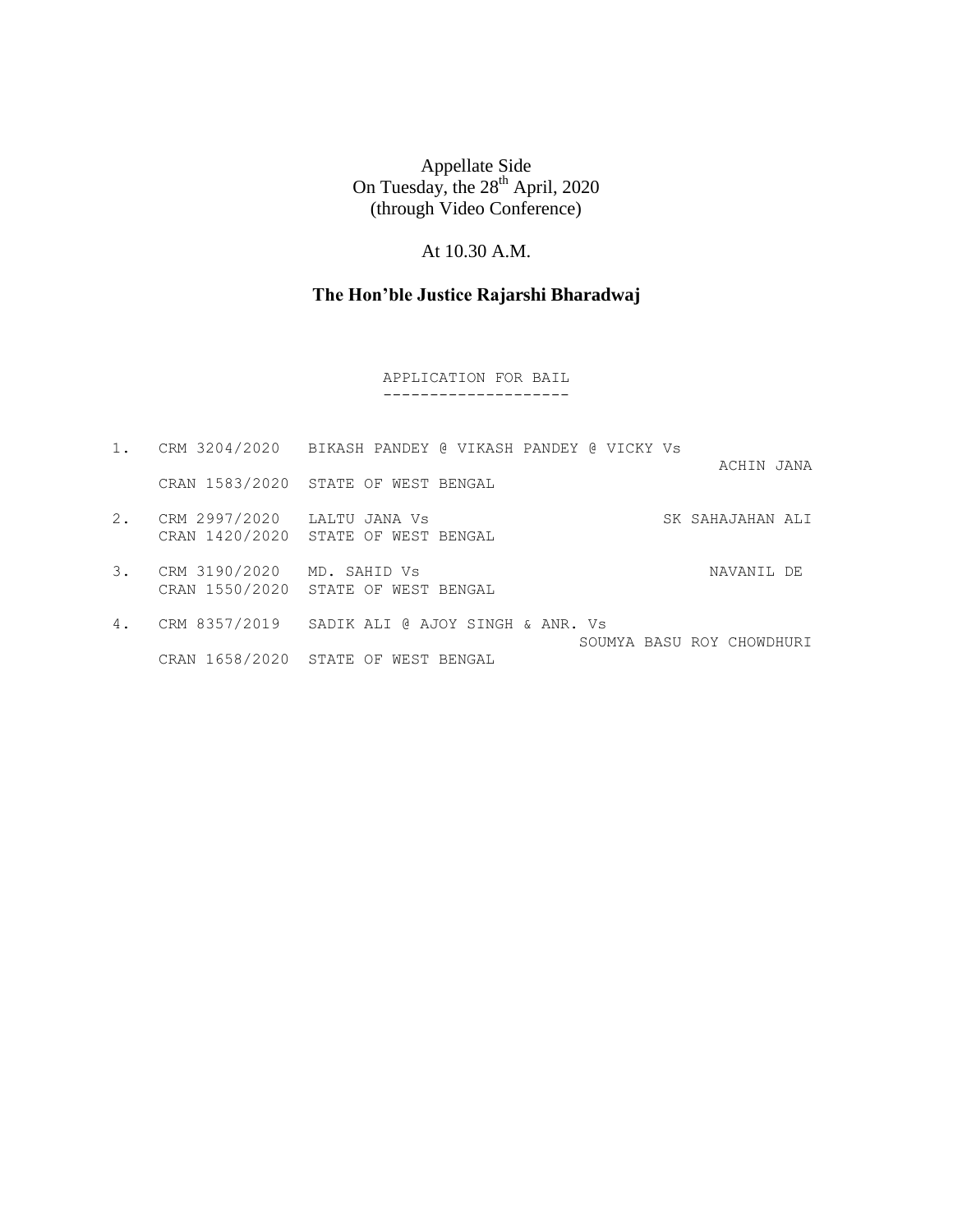#### At 10.30 A.M.

#### **The Hon'ble Justice Shampa Sarkar**

# **Application :**

- 1. G.A. No.803 of 2020 with E.C. No.302 of 2019 Chandrakant Himatlal Kampani & Ors. Vs. Ascon Agro Products Exporters & Builders Private Limited
- 2. G.A. No.809 of 2020 With G.A. No.810 of 2020 In A.S. No.2 of 2020 Mahindra Vehicle Manufacturers Ltd. Vs. The Parties interested in the Vessel MV Han Xin
- 3. C.A. No.45 of 2020 In C.P. No.194 of 2015 In the Matter of : S.S. N. Retail Pvt. Ltd. – And – Sattar Molla Applicant – Pritam Ghosh